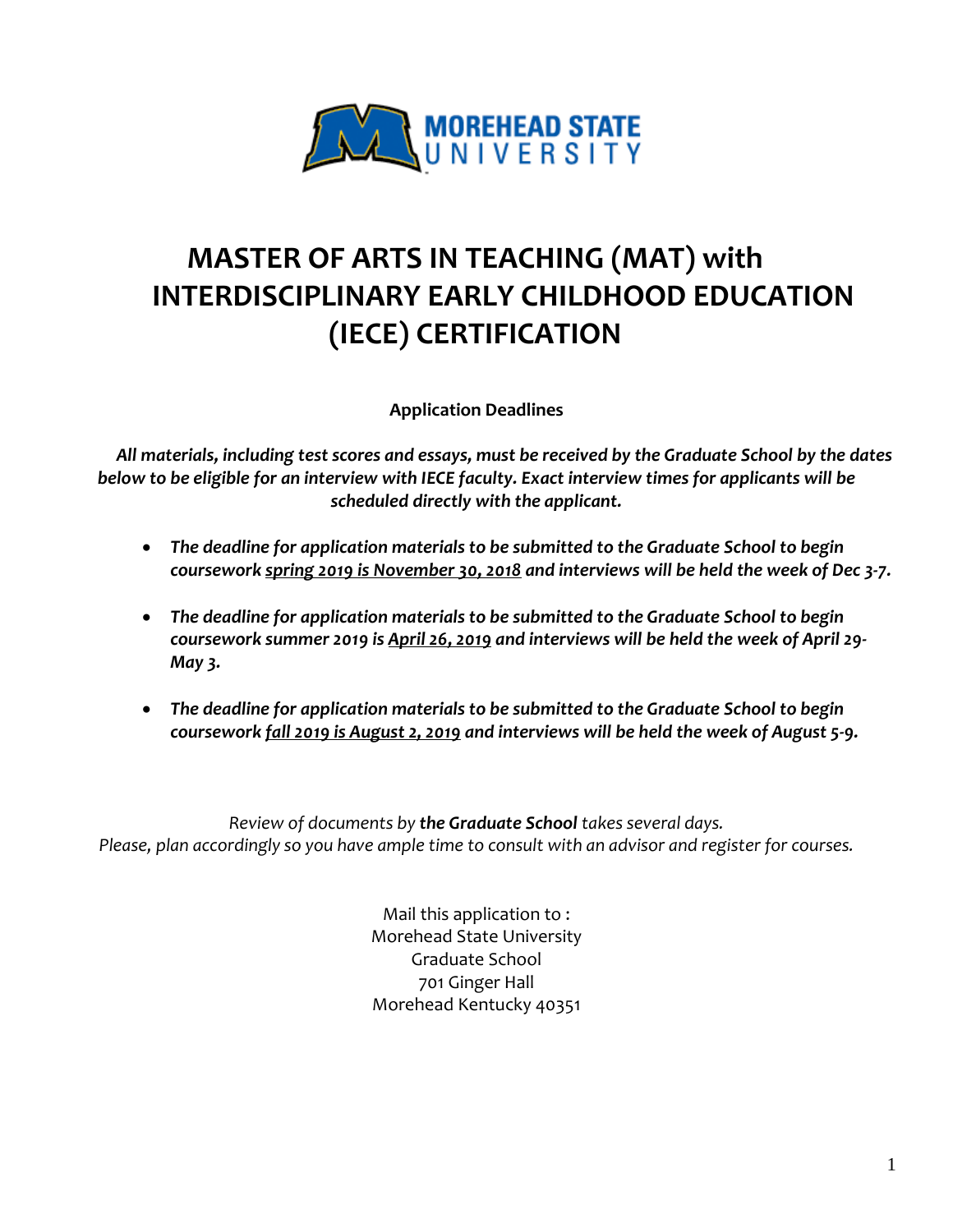# MASTER OF ARTS IN TEACHING (MAT) with **INTERDISCIPLINARY EARLY CHILDHOOD EDUCATION (IECE) CERTIFICATION**

Morehead State University offers a graduate program to respond to the region's need for highly qualified early childhood educators. The Master of Arts in Teaching (MAT) for Interdisciplinary Early Childhood Education (IECE) is a 45-54 credit hour program for qualified college graduates, **including those with no previous teacher training***,* to move expeditiously through an intensive training and internship experience and become certified in IECE and obtain a master's degree.

This program will prepare candidates to work with children ages 0-5 years (birth-kindergarten), both with and without disabilities. IECE certification qualifies an individual to serve as the following in Kentucky:

- Developmental Interventionist (DI) with First Steps, Kentucky's early intervention system for infants and toddlers with disabilities/delays
- Preschool teacher in the public school system
- Kindergarten teacher in the public school system

While this program is primarily intended for individuals with no previous certification, it is designed so that persons with previous preparation or experience can also participate. Individualized programs will be structured around the series of courses and practicum experiences outline below.

The IECE MAT program has rolling admission which allows candidates to enter the program during the fall, spring, or summer sessions. Please see the Curriculum Maps in this application packet for the suggested sequence of courses to be taken and semesters during which specific courses will be offered. Please note that coursework is required before candidates are eligible to enroll in practicum courses. **All courses will be designed to be accessible to those working full-time, by meeting in evenings, on Saturdays, during the summer, or taught online. Face-to-face class sessions will occur at the Morehead campus and candidates should be prepared to travel to the Morehead campus for a minimum of one class session for all courses.** 

At successful completion of required courses and passing the required PRAXIS, the candidate will be recommended for advancement into the Kentucky Teacher Internship Program.

At time of unconditional admission to the program, candidates will be eligible to be employed as a "highly qualified" educator with temporary provisional certification. By State regulation, employed teachers must begin taking classes **within 90 days of being unconditionally admitted to the program**. In order to a) begin student teaching and b) begin the KTIP year, candidates must pass the IECE PRAXIS (5023). (It is possible for candidates to continue taking courses during the KTIP year, but is not advised due to the heavy workload.) **Candidates must complete the IECE certification program and KTIP within three years of initial hire** with temporary provisional certification. If the candidate fails to complete the program and KTIP within the three years, he/she will no longer be considered highly qualified for IECE.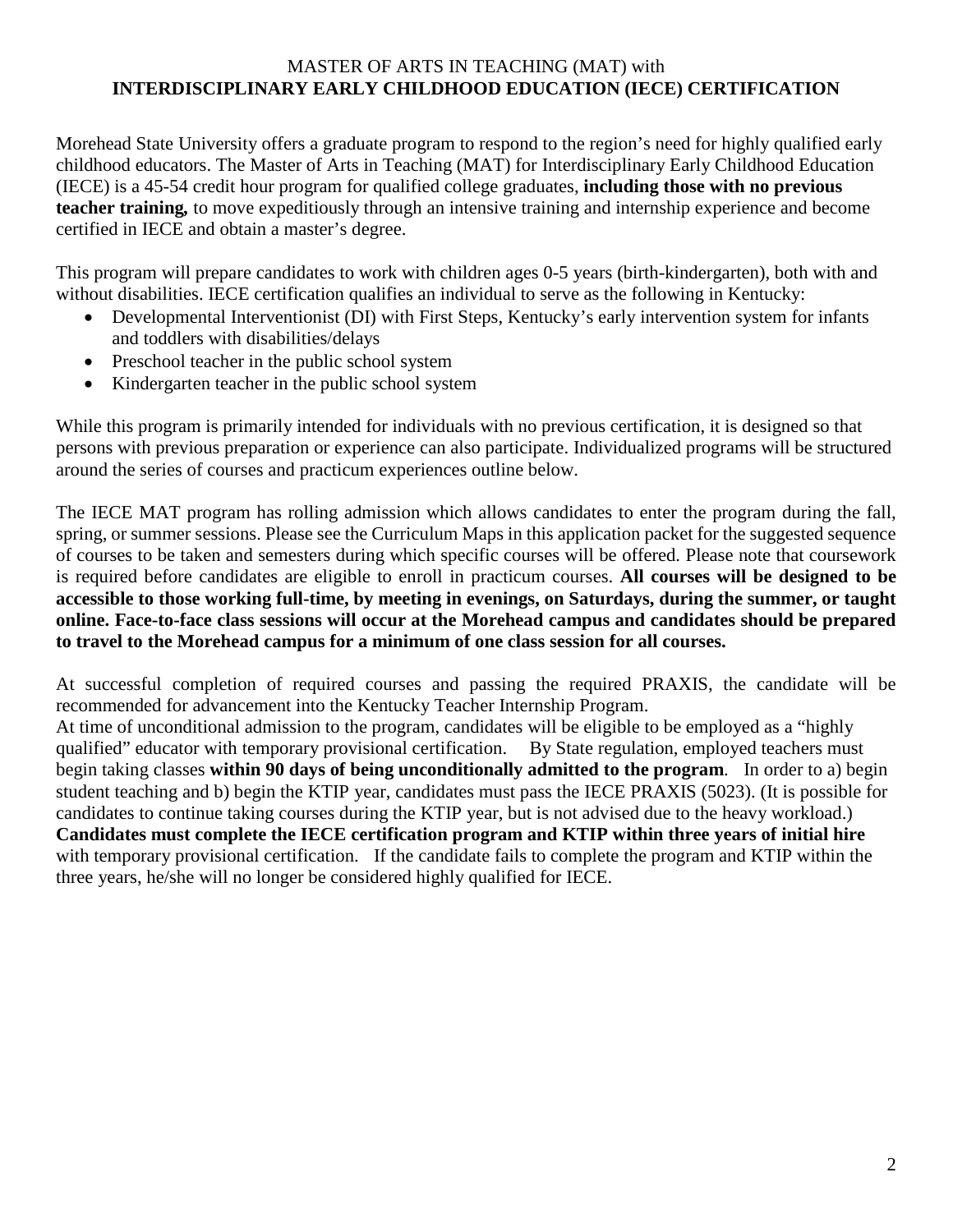# Options in the IECE MAT Program

### **Option 6 Program (a teacher employed in the public preschool classroom as the lead teacher and teaching on a temporary provisional certificate)**

- Candidates will teach under a temporary provisional certificate that is issued from EPSB once the school district has requested this on your behalf and MSU has signed the TC-TP form indicating you are enrolled in our MAT program. Contact Michelle Roberts for assistance with your TC-TP paperwork.
- Candidates will have a university and district mentor each semester enrolled in the MAT program and will not complete a student teaching semester. The school district and MSU will complete a mentoring agreement form each year to assign appropriate university and district mentors.
- Candidates are allowed up to three years to teach under a temporary provisional certificate. This includes the KTIP year. Candidates will complete two years of coursework at MSU and then use the third year for KTIP.
- If the candidate's employment status changes (e.g., leaving the public preschool position) and the candidate intends to remain in the program, he/she will need to transfer to the Traditional MAT program and will be required to complete a student teaching semester.

# **Traditional Program (anyone not employed as a lead public preschool teacher)**

- Candidates will complete a student teaching semester the final semester in the MAT program (excluding summer).
- If the candidate's employment status changes (e.g., if the candidate become employed as a public preschool teacher) he/she will need to transfer to the Option 6 program and will be required to have a mentor each semester and will not complete a student teaching semester.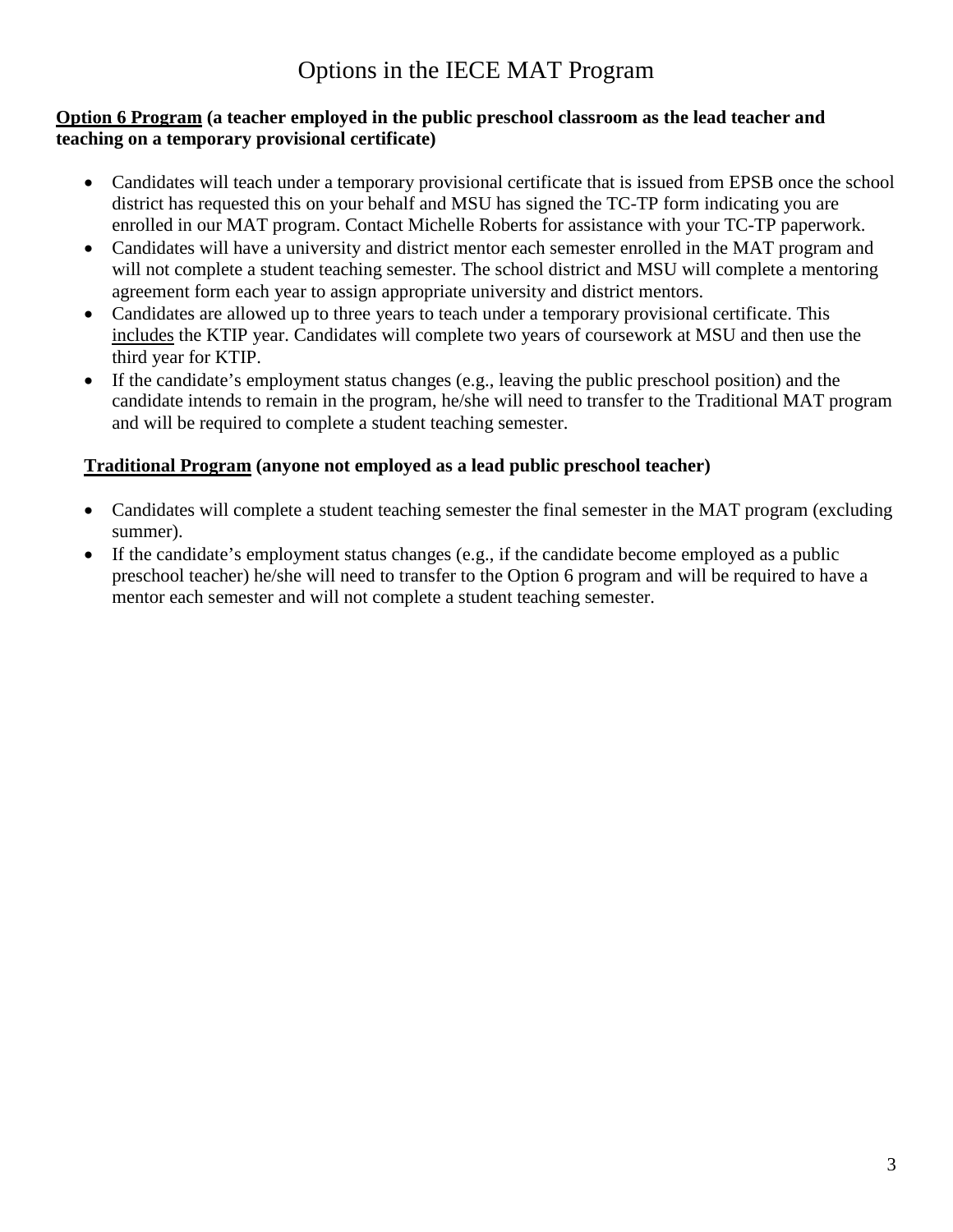# **Useful Contact Information**

IECE MAT Program Coordinator Dr. Mee-Ryoung Shon [m.shon@moreheadstate.edu](mailto:e.mclaren@moreheadstate.edu) 606-783-2856

Chair of the Department of Early Childhood, Elementary, and Special Education

Dr. April Miller (after July 1) ad.miller@moreheadstate.edu 606-783-2857

MSU Graduate School Michelle Emrick [m.emrick@moreheadstate.edu](mailto:m.emrick@moreheadstate.edu) 606-783-5204

Michelle Roberts MAT and Certification Officer [m.roberts@moreheadstate.edu](mailto:m.roberts@moreheadstate.edu) 606-783-2503

MSU Graduate Programs [graduate@moreheadstate.edu](mailto:graduate@moreheadstate.edu) 606- 783-2039

### **Financial Aid**

### Traineeship Program for Special Education (financial aid)

Those **individuals who are already hired by a school district and teaching as the lead teacher for public preschool** are eligible for the special education traineeship program through the State Department of Education, which is administered through Northern Kentucky University. Traineeship Program funds are available to help defray part of the tuition costs for courses that lead to teacher certification in special education or early childhood education. http://traineeship.nku.edu/

### Kentucky Higher Education Assistance Authority

The Commonwealth of Kentucky has set up a special website to help all students find out about financial help for college. Contact KHEAA directly or ask your MSU financial aid advisor for additional information. KHEAA teacher scholarship - provides financial aid to highly qualified Kentucky students pursuing initial teacher certification at participating Kentucky institutions. *[http://www.kheaa.com/prog\\_tchschl.html](http://www.kheaa.com/prog_tchschl.html)  http://www.kheaa.com*

Federal Loan Forgiveness Programs

Two federally funded student loan programs provide for loan payment deferment and forgiveness of people who teach in high-need fields or in low-income areas. *<http://studentaid.ed.gov/PORTALSWebApp/students/english/teachercancel.jsp?tab=repaying>*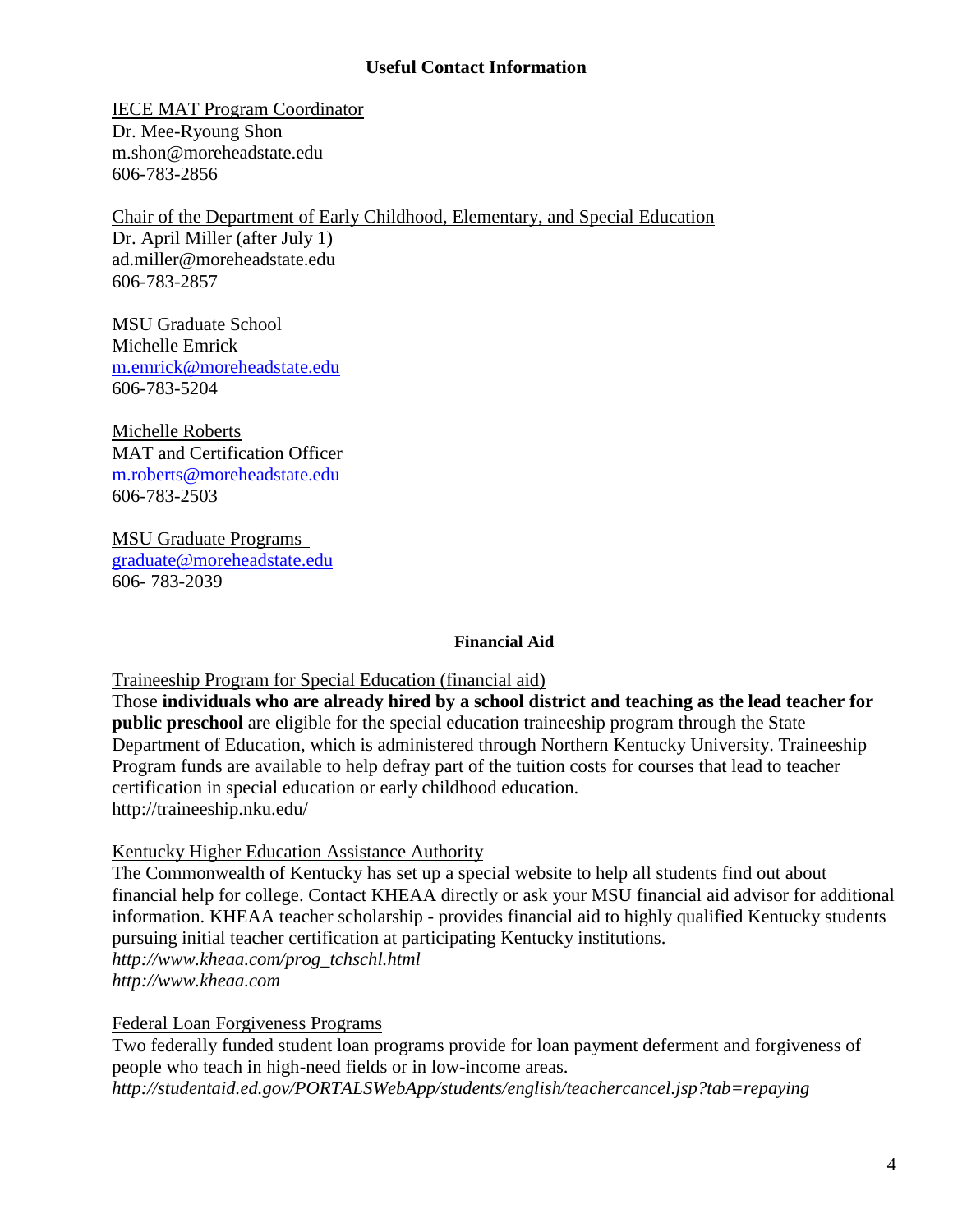# **Praxis Study Materials**

Most of these sites are for-profit testing materials, but they do offer some FREE materials or tests. DON'T feel pressured to purchase—but DO use the free resources!

### **MAIN PRAXIS WEBSITE:**

<https://www.ets.org/praxis> (check KY requirements, free test overviews, registration for tests)

#### **PRAXIS CASE (Core Academic Skills for Educators)**

[http://www.smartbuilder.com/smartbuilder-2/e-learning-software](http://www.smartbuilder.com/smartbuilder-2/e-learning-software-tools/PRAXIS+Prep+10/loz0006bq000000000003s/share.html)[tools/PRAXIS+Prep+10/loz0006bq000000000003s/share.html](http://www.smartbuilder.com/smartbuilder-2/e-learning-software-tools/PRAXIS+Prep+10/loz0006bq000000000003s/share.html)

<http://www.learningexpresshub.com/productengine/LELIndex.html#/learningexpresslibrary/libraryhome> (MSU Library access to PRAXIS I and PRAXIS II practice tests and materials)

<http://www.ets.org/praxis/prepare/materials>

<https://www.4tests.com/praxis>

<https://www.teacherstestprep.com/praxis-practice-tests>

<http://www.praxisprep.com/index.cfm>

<https://www.practicequiz.com/category/teaching-education> (PRAXIS CORE and PRAXIS I—use both!)

<http://www.xamonline.com/c74/Diagnostic-Tests.htm> (select PPST for practice test questions)

[https://www.studyguidezone.com/teaching\\_exams.htm](https://www.studyguidezone.com/teaching_exams.htm)

<http://www.tests.com/practice/PRAXIS-Test> (practice questions and flash cards)

<http://study.com/> (type in PRAXIS or study area such as math)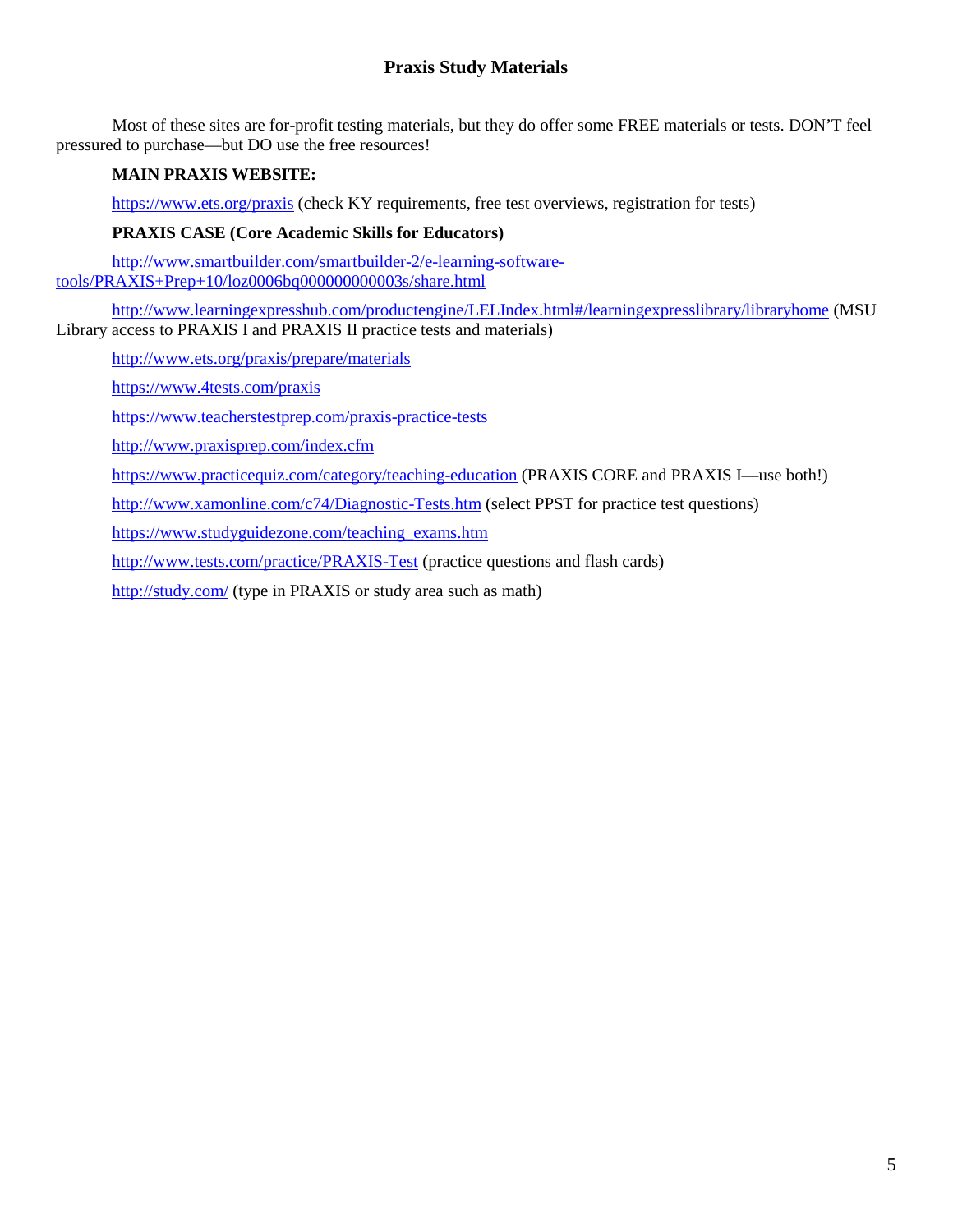### **Curriculum Map: INTERDISCIPLINARY EARLY CHILDHOOD EDUCATION**

**Master of Arts in Teaching (MAT): Option 6**

**TOTAL hours: 43 hours (without foundational courses)**

**52 hours (including foundational courses)**

**\*\*\*Students may begin program any semester\*\*\***

| Foundational Courses – must be taken during the first 12 credit hours | <b>Semesters Offered</b> | <b>Credits</b> |
|-----------------------------------------------------------------------|--------------------------|----------------|
| (may be NA if taken at the undergraduate or graduate level)           |                          |                |
| <b>EDSP</b> 601 Survey of Exceptional Children                        | I, II, III               |                |
| <b>EDF</b> 680 History and Philosophy of Education                    | I, II, III               |                |
| <b>EDF 610 Advanced Human Growth and Development</b>                  | I. II. III               |                |
| Total credit hours:                                                   |                          | 9 I            |

| all                                                                                   | <b>Semesters Offered</b> | <b>Credits</b> |
|---------------------------------------------------------------------------------------|--------------------------|----------------|
| EDEC 637 Early Childhood Education                                                    |                          | 3              |
| IECE 631 Guidance for Young Children                                                  | $\mathbf{I}$             | $\overline{3}$ |
| EDEC 600: Workshop (1-3 hours per semester as directed by advisor)                    | $I.$ II                  | 1              |
| <b>Total credit hours:</b>                                                            |                          | 7              |
| <b>Spring</b>                                                                         |                          |                |
| EDSP 605 Early Childhood Special Education (EDEC 637 is prerequisite for this course) |                          | 3              |
| IECE 655 Advanced Early Childhood Assessment                                          | $\mathbf{I}$             | $\overline{3}$ |
| EDEC 600: Workshop (1-3 hours per semester as directed by advisor)                    | I, II                    | $\mathbf{1}$   |
| <b>Total credit hours:</b>                                                            |                          | 7              |
| <b>Summer</b>                                                                         |                          |                |
| 600 Research Methods in Education<br><b>EDF</b>                                       | I, II, III               | 3              |
| EDEC 627 Infant and Toddler Curriculum                                                | Ш                        | 3              |
| <b>Total credit hours:</b>                                                            |                          | 6              |
| Fall                                                                                  | <b>Semesters Offered</b> | <b>Credits</b> |
| EDEC 611 Early Childhood Curriculum Planning                                          |                          | 3              |
| IECE 615 Families and Young Children                                                  |                          | $\overline{3}$ |
|                                                                                       | $I.$ II                  | 1              |
| EDEC 600: Workshop (1-3 hours per semester as directed by advisor)                    |                          |                |
| <b>Total credit hours:</b>                                                            |                          | 7              |
| <b>Spring</b>                                                                         |                          |                |
| IECE 601 Early Intervention                                                           | $\mathbf{I}$             | 3              |
| IECE 654 Administration in Early Childhood Programs                                   | $\mathbf{I}$             | 3              |
| EDEC 600: Workshop (1-3 hours per semester as directed by advisor)                    | $I.$ II                  | 1              |
| <b>Total credit hours:</b>                                                            |                          | 7              |
| Summer (infant/toddler practicum block)                                               |                          |                |
| EDEC 660 Practicum                                                                    | III                      | 3              |
| prerequisites: IECE601<br>co-requisite: IECE651                                       |                          |                |
| 70 practicum hours across child care/First Steps                                      |                          |                |
| IECE 651 Seminar: Infant & Toddler                                                    | III                      | 3              |
| prerequisites: IECE601 co-requisite EDEC 660<br><b>Total credit hours:</b>            |                          |                |

| <b>Final Fall or Spring Semester (can be combined with other coursework)</b> |  |
|------------------------------------------------------------------------------|--|
| <b>IECE 650 Seminar: Early Childhood Education</b>                           |  |
| Total credit hours:                                                          |  |

 *I= Fall, II= Spring, III=Summer*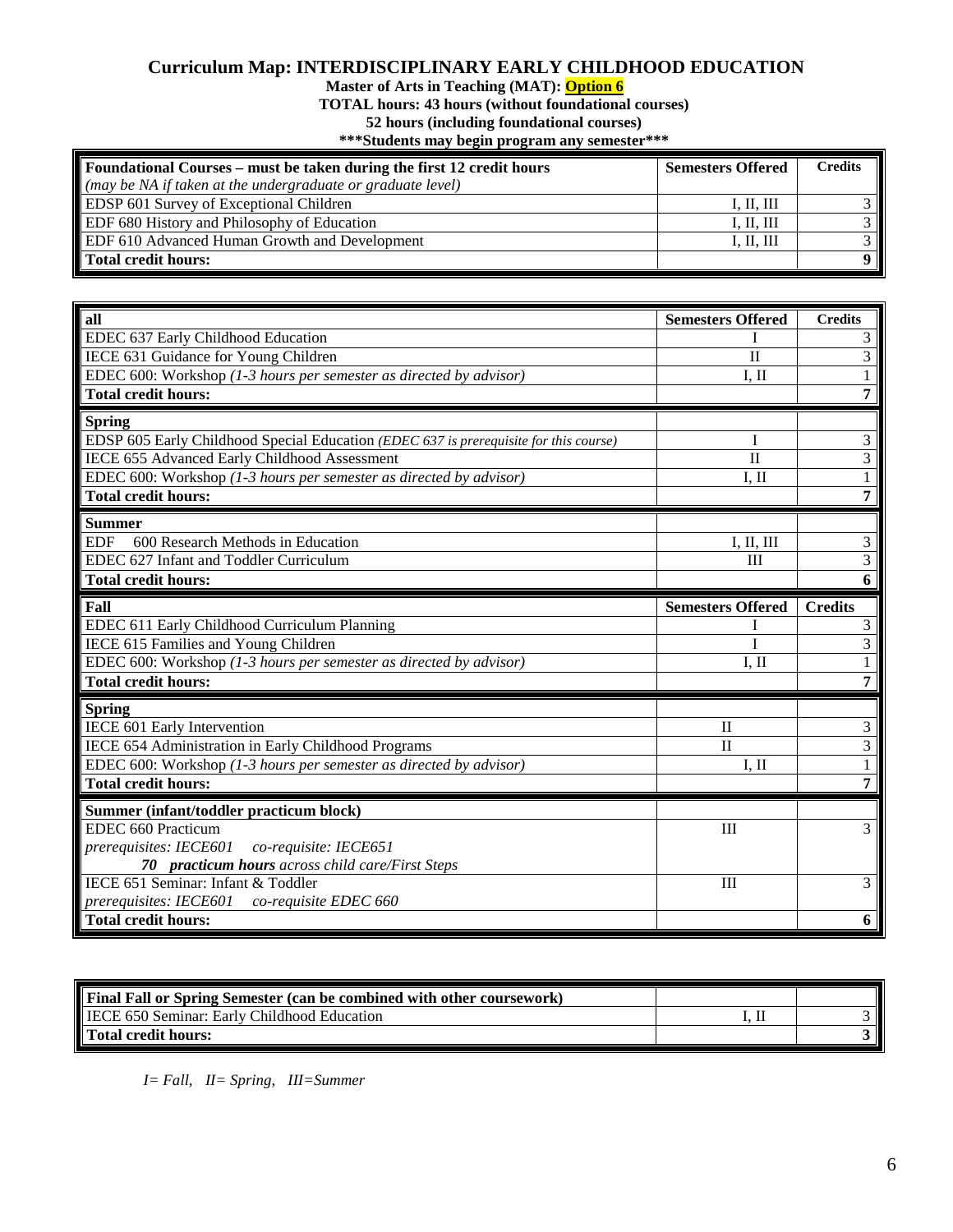### **Curriculum Map: INTERDISCIPLINARY EARLY CHILDHOOD EDUCATION**

**Master of Arts in Teaching (MAT): Traditional**

**TOTAL hours: 45 hours (without foundational courses) / 54 hours (including foundational courses) \*\*\*Students may begin program any semester\*\*\***

| Foundational Courses – must be taken during the first 12 credit hours | <b>Semesters Offered</b>   Credits |  |
|-----------------------------------------------------------------------|------------------------------------|--|
| $\vert$ (may be NA if taken at the undergraduate or graduate level)   |                                    |  |
| <b>EDSP</b> 601 Survey of Exceptional Children                        | I, II, III                         |  |
| <b>EDF</b> 680 History and Philosophy of Education                    | І. ІІ. Ш                           |  |
| <b>EDF 610 Advanced Human Growth and Development</b>                  | I, II, III                         |  |
| Total credit hours:                                                   |                                    |  |

| Fall                                                                                  | <b>Semesters Offered</b> | <b>Credits</b> |
|---------------------------------------------------------------------------------------|--------------------------|----------------|
| EDEC 637 Early Childhood Education                                                    |                          | 3              |
| IECE 631 Guidance for Young Children                                                  | $\mathbf{I}$             | 3              |
| <b>Total credit hours:</b>                                                            |                          | 6              |
| <b>Spring</b>                                                                         |                          |                |
| EDSP 605 Early Childhood Special Education (EDEC 637 is prerequisite for this course) |                          | 3              |
| IECE 655 Advanced Early Childhood Assessment                                          | $\mathbf{I}$             | 3              |
| <b>Total credit hours:</b>                                                            |                          | 6              |
| <b>Summer</b>                                                                         |                          |                |
| EDEC 627 Infant and Toddler Curriculum                                                | III                      | 3              |
| EDF 600 Research Methods in Education                                                 | I, II, III               | $\overline{3}$ |
| <b>Total credit hours:</b>                                                            |                          | 6              |
| Fall                                                                                  | <b>Semesters Offered</b> | <b>Credits</b> |
| EDEC 611 Early Childhood Curriculum Planning                                          |                          | 3              |
| IECE 615 Families and Young Children                                                  |                          | 3              |
| <b>Total credit hours:</b>                                                            |                          | 6              |
| <b>Spring</b>                                                                         |                          |                |
| IECE 601 Early Intervention                                                           | $\mathbf{I}$             | 3              |
| IECE 654 Administration in Early Childhood Programs                                   |                          | 3              |
| <b>Total credit hours:</b>                                                            |                          | 6              |
| Summer (infant/toddler practicum block)                                               |                          |                |
| EDEC 660 Practicum                                                                    | III                      | 3              |
| <i>prerequisites: IECE601</i><br>co-requisite: IECE651                                |                          |                |
| practicum hours across child care/First Steps                                         |                          |                |
| IECE 651 Seminar: Infant & Toddler                                                    | III                      | 3              |
| <i>prerequisites: IECE601</i><br>co-requisite EDEC 660                                |                          |                |
| <b>Total credit hours:</b>                                                            |                          | 6              |

| <b>Final Semester (after all coursework is completed) – Student Teaching</b> |       |  |
|------------------------------------------------------------------------------|-------|--|
| EDUC 650 Practicum I                                                         | 1, П  |  |
| co-requisite: IECE 650<br>full-day, five days per week, across entire        |       |  |
| semester                                                                     |       |  |
| <b>IECE 650 Seminar: Early Childhood Education</b>                           | I. II |  |
| $co$ -requisite: EDUC 650                                                    |       |  |
| Total credit hours:                                                          |       |  |

 *I= Fall, II= Spring, III=Summer*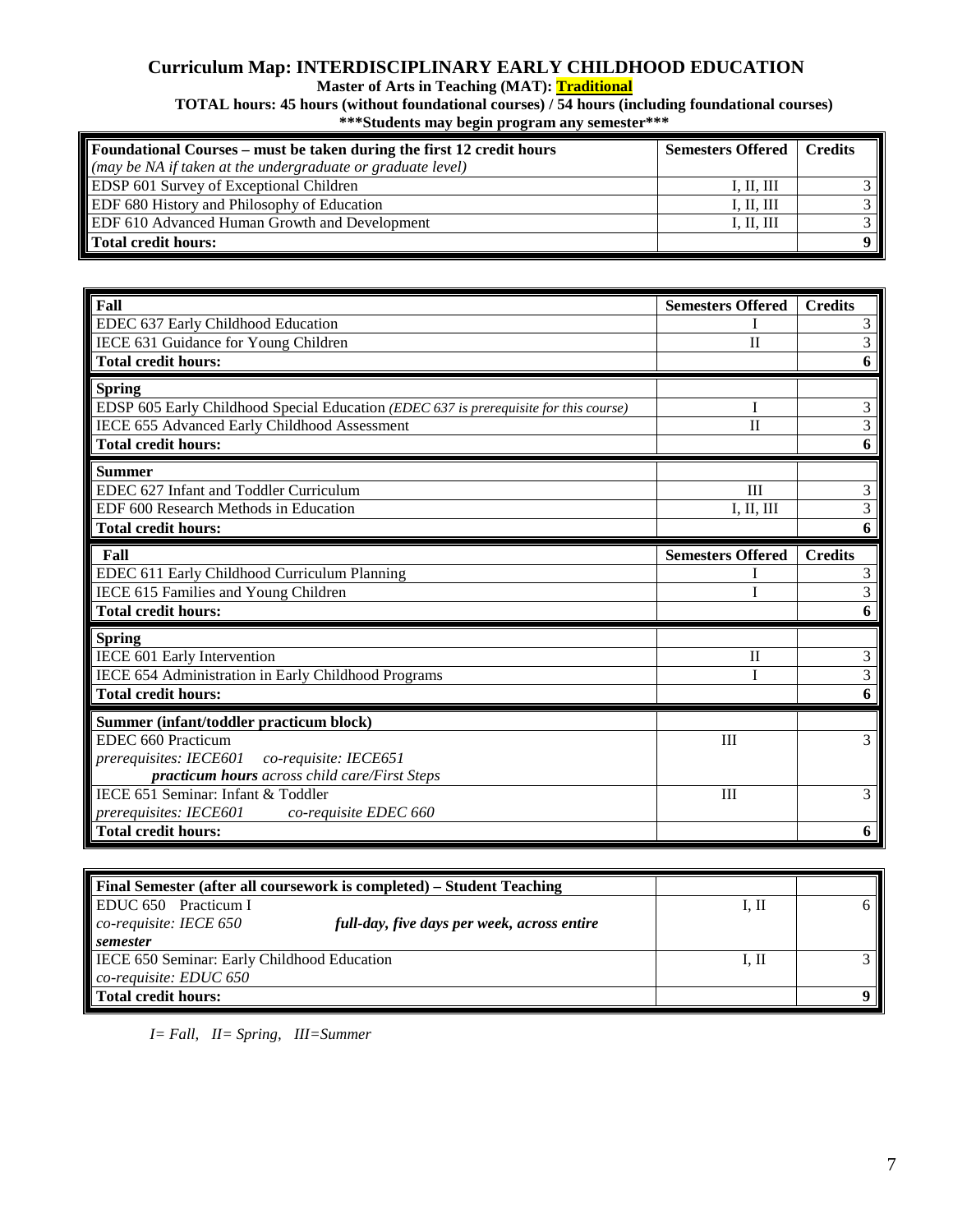|   | <b>Morehead State University</b>                                                                                                                                                                                                                                                                                                                                                                                                                                                                                                                   |                                                                                                                                                                                                    |                |
|---|----------------------------------------------------------------------------------------------------------------------------------------------------------------------------------------------------------------------------------------------------------------------------------------------------------------------------------------------------------------------------------------------------------------------------------------------------------------------------------------------------------------------------------------------------|----------------------------------------------------------------------------------------------------------------------------------------------------------------------------------------------------|----------------|
|   | <b>College of Education</b>                                                                                                                                                                                                                                                                                                                                                                                                                                                                                                                        |                                                                                                                                                                                                    |                |
|   | Department of Early Childhood, Elementary, and Special Education                                                                                                                                                                                                                                                                                                                                                                                                                                                                                   | <b>Interdisciplinary Early Childhood Education</b><br><b>Master of Arts in Teaching (MAT)</b><br><b>Curriculum Contract: Initial Certification</b><br><b>Alternate Track (Option 6) Candidates</b> |                |
|   | (Alternative Track Option 6 candidates are those who are currently employed                                                                                                                                                                                                                                                                                                                                                                                                                                                                        |                                                                                                                                                                                                    |                |
|   |                                                                                                                                                                                                                                                                                                                                                                                                                                                                                                                                                    | in an IECE certified position while enrolled in the program)                                                                                                                                       |                |
|   | Requirements of this program are pending final University approval to bring them into alignment with requirements from the<br>Kentucky Educational Professional Standards Board.                                                                                                                                                                                                                                                                                                                                                                   |                                                                                                                                                                                                    |                |
|   | <b>Candidate:</b>                                                                                                                                                                                                                                                                                                                                                                                                                                                                                                                                  | <b>MSU ID:</b>                                                                                                                                                                                     |                |
|   | ADMISSION REQUIREMENTS.                                                                                                                                                                                                                                                                                                                                                                                                                                                                                                                            |                                                                                                                                                                                                    |                |
|   | Completion of a bachelor's degree program.                                                                                                                                                                                                                                                                                                                                                                                                                                                                                                         |                                                                                                                                                                                                    |                |
|   | Admission to graduate program.                                                                                                                                                                                                                                                                                                                                                                                                                                                                                                                     |                                                                                                                                                                                                    |                |
|   | Submission of a national and state criminal history background check by the Kentucky State Police and the Federal<br>Bureau of Investigation that meets the requirements of Kentucky House Bill 204.                                                                                                                                                                                                                                                                                                                                               |                                                                                                                                                                                                    |                |
|   | Proof of CAN (Child Abuse and Neglect) Central Registry Check from the Kentucky Cabinet for Health and Family<br>Services.                                                                                                                                                                                                                                                                                                                                                                                                                         |                                                                                                                                                                                                    |                |
|   | Official transcript from an accredited institution verifying a baccalaureate degree with a GPA of at least 2.75 on a 4.0<br>scale; or a GPA of 3.0 on a four point scale on the last 30 hours of coursework taken at either the graduate or<br>undergraduate level.                                                                                                                                                                                                                                                                                |                                                                                                                                                                                                    |                |
|   | Successful completion of the following pre-professional skills assessments (Already certified applicants may meet this<br>requirement based upon their initial admission to teacher education - if this occurred within the last five years.):<br>Taken before August 31, 2104: PRAXIS Pre-<br><b>Professional Skills Test (PPST)</b> (Note: Scores are valid for<br>$10 \text{ years}$ :                                                                                                                                                          | Beginning September 1, 2014: PRAXIS Core Academic<br>Skills for Educators (CASE) (Note: Scores are valid for 10<br>years)::                                                                        |                |
|   | Reading (0710 or 5710) - 176<br>Writing (0720 or 5720) - 174<br>Mathematics (0730 or 5730) - 174<br><b>OR</b>                                                                                                                                                                                                                                                                                                                                                                                                                                      | Reading $(5712) - 156$<br>Writing $(5722) - 162$<br>Mathematics $(5732) - 150$                                                                                                                     |                |
|   | Successful completion of the Graduate Record Exam (GRE) with the following corresponding scores (Note: Scores are<br>valid for 5 years):<br>Verbal with a minimum score of 450 (150 revised GRE),<br>Quantitative with a minimum score of 490 (143 revised GRE), and<br>Analytical Writing with a minimum score of 4.0.                                                                                                                                                                                                                            |                                                                                                                                                                                                    |                |
|   | A signed statement that the applicant has read and understands the Professional Code of Ethics for Kentucky School<br>Certified Personnel and Kentucky's fitness and character requirements for teachers.                                                                                                                                                                                                                                                                                                                                          |                                                                                                                                                                                                    |                |
|   | A Signed statement that the applicant has read and understands the Disposition Review                                                                                                                                                                                                                                                                                                                                                                                                                                                              |                                                                                                                                                                                                    |                |
|   | Completion of and successful evaluation by program faculty of the reflective essay related to the Disposition Review                                                                                                                                                                                                                                                                                                                                                                                                                               |                                                                                                                                                                                                    |                |
|   | Completion of and successful evaluation by program faculty of the reflective essay related to the critical skills for<br>effective professionals                                                                                                                                                                                                                                                                                                                                                                                                   |                                                                                                                                                                                                    |                |
| ⊔ | Completion of and successful evaluation by program faculty of an admission interview demonstrating 1) effective<br>communication, 2) creativity, 3) critical thinking, 4) ability to effectively collaborate with others, and 5) an understanding of<br>the professional dispositions required of teachers via oral interview. This will be completed after submission and acceptance<br>of all other admission requirements. (Already certified applicants may meet this requirement based upon their initial<br>admission to teacher education.) |                                                                                                                                                                                                    |                |
|   | <b>COURSE REQUIREMENTS</b><br>Foundation Courses - EDSP 601 and EDF 610 to be taken within the first 12 credit hours                                                                                                                                                                                                                                                                                                                                                                                                                               |                                                                                                                                                                                                    | 9 Credit Hours |
|   | EDSP 601 Survey of Exceptional Children or                                                                                                                                                                                                                                                                                                                                                                                                                                                                                                         |                                                                                                                                                                                                    | 3 Credit Hrs   |
|   | an approved course previously taken at the graduate or undergraduate level:                                                                                                                                                                                                                                                                                                                                                                                                                                                                        |                                                                                                                                                                                                    |                |
| ⊔ | EDF 680 History and Philosophy of Education or<br>an approved course previously taken at the graduate or undergraduate level:                                                                                                                                                                                                                                                                                                                                                                                                                      |                                                                                                                                                                                                    | 3 Credit Hrs   |
|   | EDF 610 Advanced Human Growth and Development or                                                                                                                                                                                                                                                                                                                                                                                                                                                                                                   |                                                                                                                                                                                                    | 3 Credit Hrs   |
|   |                                                                                                                                                                                                                                                                                                                                                                                                                                                                                                                                                    |                                                                                                                                                                                                    |                |

an approved course previously taken at the graduate or undergraduate level: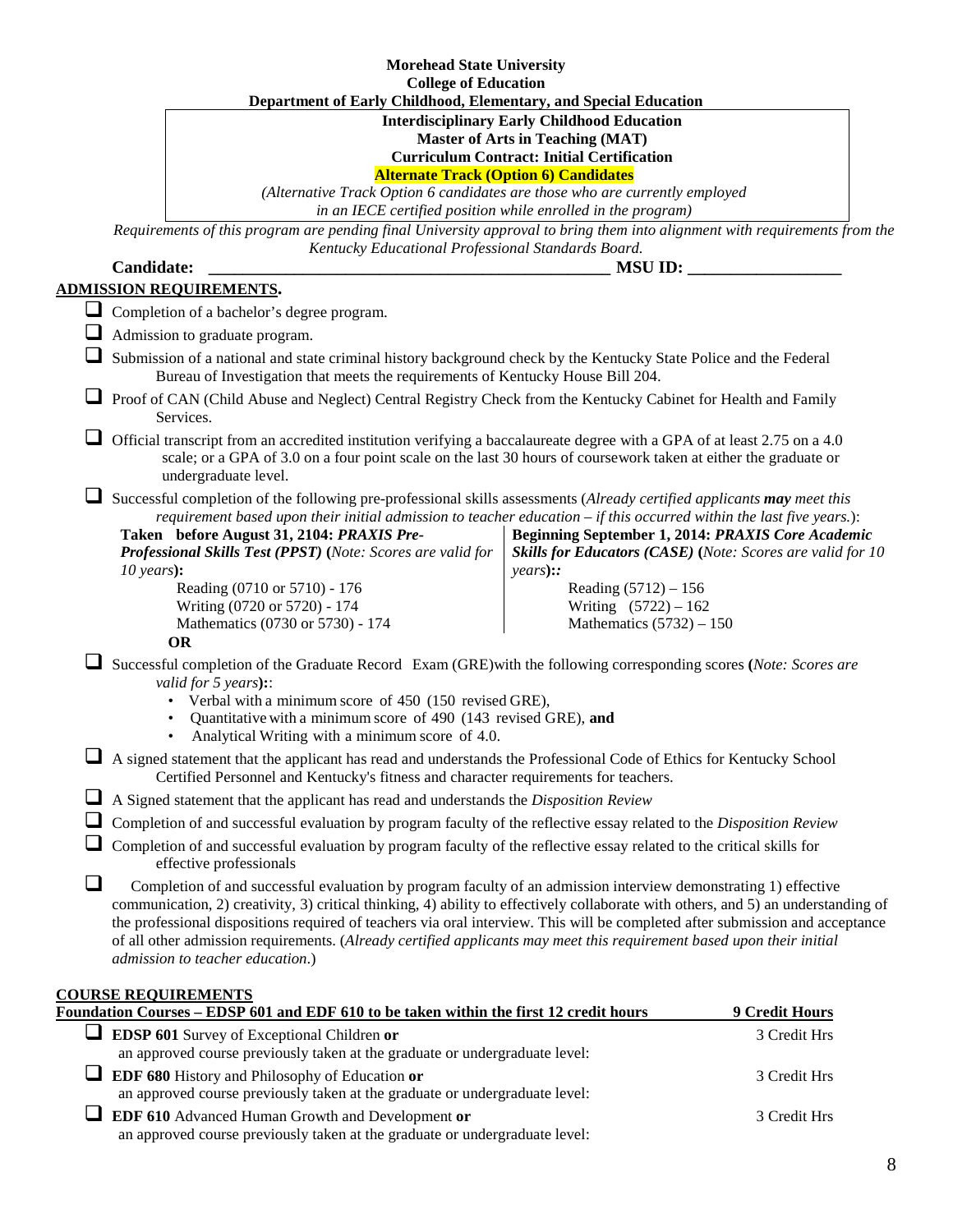|                      | <b>Methods: Specialization in IECE</b>                                                                                                                                                                                                                                                                                                                                 | 24 Credit Hours  |
|----------------------|------------------------------------------------------------------------------------------------------------------------------------------------------------------------------------------------------------------------------------------------------------------------------------------------------------------------------------------------------------------------|------------------|
|                      | <b>LECE 654</b> Administration in Early Childhood Programs                                                                                                                                                                                                                                                                                                             | 3 credit hrs     |
|                      | <b>IECE 615</b> Families and Young Children                                                                                                                                                                                                                                                                                                                            | 3 credit hrs     |
|                      | IECE 655 Advanced Early Childhood Assessment                                                                                                                                                                                                                                                                                                                           | 3 credit hrs     |
|                      | EDEC 637 Early Childhood Education                                                                                                                                                                                                                                                                                                                                     | 3 credit hrs     |
|                      | EDSP 605 Early Childhood Special Education                                                                                                                                                                                                                                                                                                                             | 3 credit hrs     |
|                      | IECE 631 Guidance for Young Children                                                                                                                                                                                                                                                                                                                                   | 3 credit hrs     |
|                      | <b>EDEC 627</b> Infant and Toddler Curriculum                                                                                                                                                                                                                                                                                                                          | 3 credit hrs     |
|                      | <b>IECE 601 Early Intervention</b>                                                                                                                                                                                                                                                                                                                                     | 3 credit hrs     |
|                      | <b>EDEC 611 Early Childhood Curriculum Planning</b>                                                                                                                                                                                                                                                                                                                    | 3 credit hrs     |
| Practicum            |                                                                                                                                                                                                                                                                                                                                                                        | 9 Credit hours   |
|                      | <b>EDEC 660 Practicum</b> (Infant & Toddler)                                                                                                                                                                                                                                                                                                                           | 3 credit hrs     |
|                      | IECE 651 Seminar: Infant & Toddler                                                                                                                                                                                                                                                                                                                                     | 3 credit hrs     |
|                      |                                                                                                                                                                                                                                                                                                                                                                        |                  |
| <b>Mentoring</b>     |                                                                                                                                                                                                                                                                                                                                                                        | 7-9 Credit hours |
|                      | <b>EDEC 600</b> Workshop (1 credit hour per semester)<br>Note: Option 6 candidates who are employed with temporary provisional certification are required to have a                                                                                                                                                                                                    | 4-6 credit hrs   |
|                      | university and district mentor each semester they are enrolled in the program (excluding KTIP year). Students may<br>earn up to 6 credits hours in EDEC 600.                                                                                                                                                                                                           |                  |
|                      | IECE 650 Seminar: Early Childhood Education                                                                                                                                                                                                                                                                                                                            | 3 credit hrs     |
|                      | <b>Research competency</b>                                                                                                                                                                                                                                                                                                                                             | 3 Credit hours   |
|                      | <b>EDF 600 Research Methods in Education</b>                                                                                                                                                                                                                                                                                                                           | 3 Credit hrs     |
| <b>EXIT CRITERIA</b> |                                                                                                                                                                                                                                                                                                                                                                        |                  |
|                      | During IECE 650 and IECE 651 candidates will develop a series of interrelated portfolio entries that will demonstrate<br>mastery of the IECE Teacher Standards.                                                                                                                                                                                                        |                  |
|                      | Successful portfolio in IECE 650                                                                                                                                                                                                                                                                                                                                       |                  |
|                      | Successful portfolio in IECE 651                                                                                                                                                                                                                                                                                                                                       |                  |
|                      | Must maintain a GPA of 3.00                                                                                                                                                                                                                                                                                                                                            |                  |
|                      | <b>PRAXIS Test Requirements:</b>                                                                                                                                                                                                                                                                                                                                       |                  |
|                      | Interdisciplinary Early Childhood Education (0023) (mandatory)                                                                                                                                                                                                                                                                                                         | Date Passed:     |
|                      | 2. Early Childhood: Content Knowledge (0022)<br>(voluntary for highly qualified kindergarten)                                                                                                                                                                                                                                                                          | Date Passed:     |
|                      |                                                                                                                                                                                                                                                                                                                                                                        |                  |
|                      | Please note that the Education Professional Standards Board (EPSB) makes all final decisions regarding teacher certification<br>requirements and the issuance of teacher licensures.                                                                                                                                                                                   |                  |
|                      | Note: Candidates who are employed in IECE certified positions with Temporary Provisional Certification are <i>required</i> to<br>complete all coursework and have passed the required PRAXIS exam prior to the beginning of their third year of temporary<br>provisional certification, during which they will participate in the Kentucky Teacher Internship Program. |                  |
|                      | Teacher certification requirements are subject to change. Before registering for the PRAXIS test(s), check with your                                                                                                                                                                                                                                                   |                  |
| adviser.             |                                                                                                                                                                                                                                                                                                                                                                        |                  |
|                      |                                                                                                                                                                                                                                                                                                                                                                        |                  |
|                      |                                                                                                                                                                                                                                                                                                                                                                        |                  |
|                      |                                                                                                                                                                                                                                                                                                                                                                        |                  |

Submitted to and recorded by Graduate Office: Date: Date: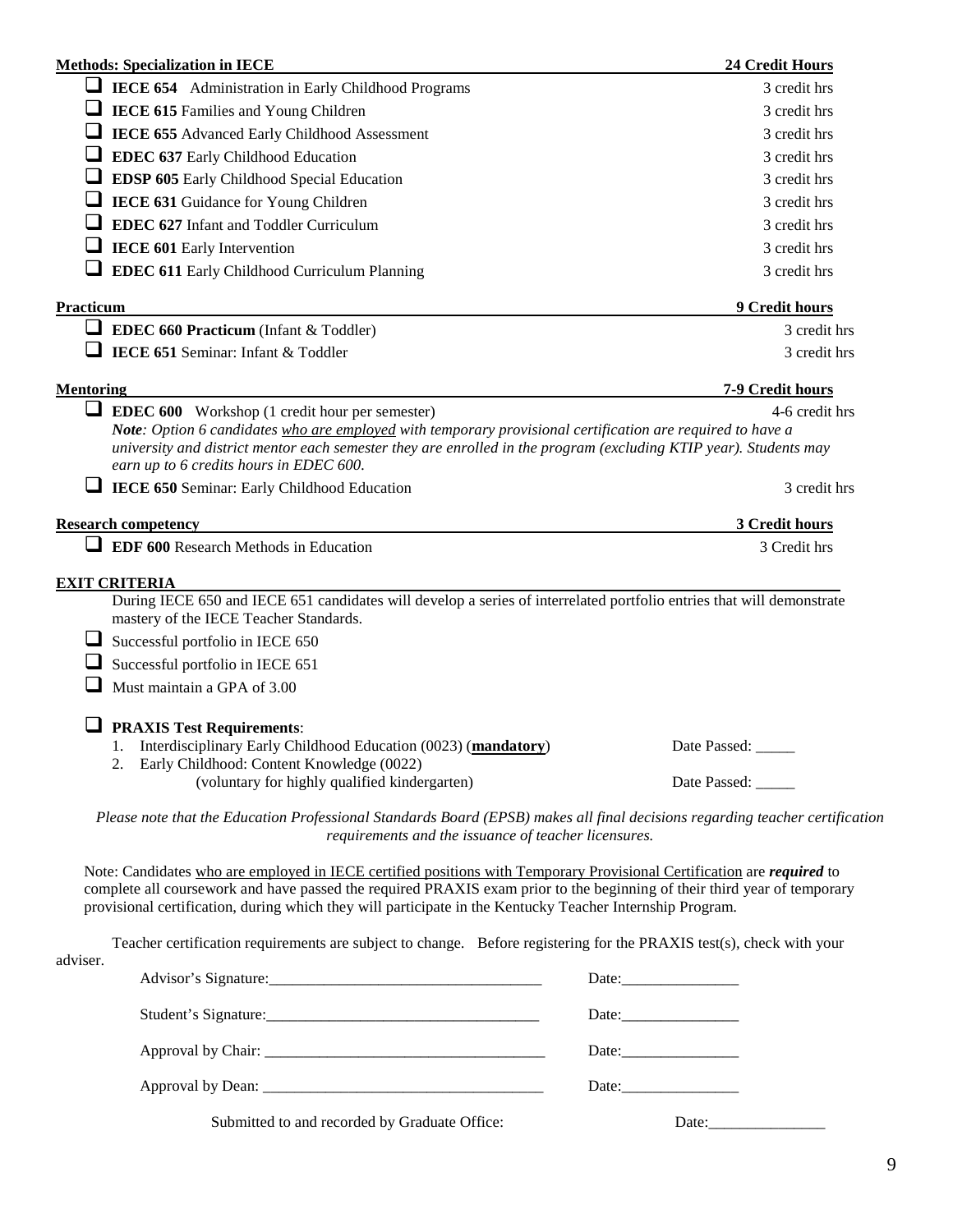|   |                                                                                                                                                                                                                                                                                                                                                                                                                                                                                                                                                    | <b>Morehead State University</b>                                 |                                                            |
|---|----------------------------------------------------------------------------------------------------------------------------------------------------------------------------------------------------------------------------------------------------------------------------------------------------------------------------------------------------------------------------------------------------------------------------------------------------------------------------------------------------------------------------------------------------|------------------------------------------------------------------|------------------------------------------------------------|
|   |                                                                                                                                                                                                                                                                                                                                                                                                                                                                                                                                                    | <b>College of Education</b>                                      |                                                            |
|   | Department of Early Childhood, Elementary, and Special Education                                                                                                                                                                                                                                                                                                                                                                                                                                                                                   |                                                                  |                                                            |
|   |                                                                                                                                                                                                                                                                                                                                                                                                                                                                                                                                                    | <b>Interdisciplinary Early Childhood Education</b>               |                                                            |
|   |                                                                                                                                                                                                                                                                                                                                                                                                                                                                                                                                                    | <b>Master of Arts in Teaching (MAT)</b>                          |                                                            |
|   |                                                                                                                                                                                                                                                                                                                                                                                                                                                                                                                                                    | <b>Curriculum Contract: Initial Certification</b>                |                                                            |
|   |                                                                                                                                                                                                                                                                                                                                                                                                                                                                                                                                                    | <b>Traditional Candidates</b>                                    |                                                            |
|   |                                                                                                                                                                                                                                                                                                                                                                                                                                                                                                                                                    | (Traditional candidates are those who are not currently employed |                                                            |
|   |                                                                                                                                                                                                                                                                                                                                                                                                                                                                                                                                                    | in an IECE certified position while enrolled in the program)     |                                                            |
|   | Requirements of this program are pending final University approval to bring them into alignment with requirements from the                                                                                                                                                                                                                                                                                                                                                                                                                         |                                                                  |                                                            |
|   | Kentucky Educational Professional Standards Board                                                                                                                                                                                                                                                                                                                                                                                                                                                                                                  |                                                                  |                                                            |
|   | <b>Candidate:</b>                                                                                                                                                                                                                                                                                                                                                                                                                                                                                                                                  | <b>MSU ID:</b>                                                   |                                                            |
|   | <b>ADMISSION REQUIREMENTS.</b>                                                                                                                                                                                                                                                                                                                                                                                                                                                                                                                     |                                                                  |                                                            |
|   |                                                                                                                                                                                                                                                                                                                                                                                                                                                                                                                                                    |                                                                  |                                                            |
|   | Completion of a bachelor's degree program.                                                                                                                                                                                                                                                                                                                                                                                                                                                                                                         |                                                                  |                                                            |
|   | Admission to graduate program.                                                                                                                                                                                                                                                                                                                                                                                                                                                                                                                     |                                                                  |                                                            |
|   | Submission of a national and state criminal history background check by the Kentucky State Police and the Federal Bureau of<br>Investigation that meets the requirements of Kentucky House Bill 204.                                                                                                                                                                                                                                                                                                                                               |                                                                  |                                                            |
|   | <b>I</b> Proof of CAN (Child Abuse and Neglect) Central Registry Check from the Kentucky Cabinet for Health and Family                                                                                                                                                                                                                                                                                                                                                                                                                             |                                                                  |                                                            |
|   | Services.                                                                                                                                                                                                                                                                                                                                                                                                                                                                                                                                          |                                                                  |                                                            |
|   | Official transcript from an accredited institution verifying a baccalaureate degree with a GPA of at least 2.75 on a 4.0 scale;<br>or a GPA of 3.0 on a four point scale on the last 30 hours of coursework taken at either the graduate or undergraduate level.                                                                                                                                                                                                                                                                                   |                                                                  |                                                            |
|   | Successful completion of the following pre-professional skills assessments (Already certified applicants may meet this<br>requirement based upon their initial admission to teacher education $-i$ f this occurred within the last five years.):<br>Taken before August 31, 2104: PRAXIS Pre-<br>Professional Skills Test (PPST) (Note: Scores are valid for                                                                                                                                                                                       | Beginning September 1, 2014: PRAXIS Core Academic                | Skills for Educators (CASE) (Note: Scores are valid for 10 |
|   | $10 \text{ years}$ :                                                                                                                                                                                                                                                                                                                                                                                                                                                                                                                               | $years)$ ::                                                      |                                                            |
|   | Reading (0710 or 5710) - 176                                                                                                                                                                                                                                                                                                                                                                                                                                                                                                                       | Reading $(5712) - 156$                                           |                                                            |
|   | Writing (0720 or 5720) - 174                                                                                                                                                                                                                                                                                                                                                                                                                                                                                                                       | Writing $(5722) - 162$                                           |                                                            |
|   | Mathematics (0730 or 5730) - 174<br><b>OR</b>                                                                                                                                                                                                                                                                                                                                                                                                                                                                                                      | Mathematics $(5732) - 150$                                       |                                                            |
|   | Successful completion of the Graduate Record Exam (GRE) with the following corresponding scores (Note: Scores are<br>valid for $5$ years)::<br>• Verbal with a minimum score of 450 (150 revised GRE),                                                                                                                                                                                                                                                                                                                                             |                                                                  |                                                            |
|   | Quantitative with a minimum score of 490 (143 revised GRE), and<br>Analytical Writing with a minimum score of 4.0.                                                                                                                                                                                                                                                                                                                                                                                                                                 |                                                                  |                                                            |
|   | A signed statement that the applicant has read and understands the Professional Code of Ethics for Kentucky School Certified<br>Personnel and Kentucky's fitness and character requirements for teachers.                                                                                                                                                                                                                                                                                                                                          |                                                                  |                                                            |
| ⊔ | A signed statement that the applicant has read and understands the Disposition Review                                                                                                                                                                                                                                                                                                                                                                                                                                                              |                                                                  |                                                            |
|   | Completion of and successful evaluation by program faculty of the reflective essay related to the Disposition Review                                                                                                                                                                                                                                                                                                                                                                                                                               |                                                                  |                                                            |
|   | Completion of and successful evaluation by program faculty of the reflective essay related to the critical skills for effective                                                                                                                                                                                                                                                                                                                                                                                                                    |                                                                  |                                                            |
|   | professionals                                                                                                                                                                                                                                                                                                                                                                                                                                                                                                                                      |                                                                  |                                                            |
| └ | Completion of and successful evaluation by program faculty of an admission interview demonstrating 1) effective<br>communication, 2) creativity, 3) critical thinking, 4) ability to effectively collaborate with others, and 5) an understanding of<br>the professional dispositions required of teachers via oral interview. This will be completed after submission and acceptance<br>of all other admission requirements. (Already certified applicants may meet this requirement based upon their initial<br>admission to teacher education.) |                                                                  |                                                            |
|   | <b>COURSE REQUIREMENTS</b>                                                                                                                                                                                                                                                                                                                                                                                                                                                                                                                         |                                                                  |                                                            |
|   | Foundation Courses – EDSP 601 and EDF 610 to be taken within the first 12 credit hours                                                                                                                                                                                                                                                                                                                                                                                                                                                             |                                                                  | 9 Credit Hours                                             |
| ப | <b>EDSP 601</b> Survey of Exceptional Children or<br>an approved course previously taken at the graduate or undergraduate level:                                                                                                                                                                                                                                                                                                                                                                                                                   |                                                                  | 3 Credit Hrs                                               |
| ⊔ | <b>EDF 680</b> History and Philosophy of Education or                                                                                                                                                                                                                                                                                                                                                                                                                                                                                              |                                                                  | 3 Credit Hrs                                               |
|   | an approved course previously taken at the graduate or undergraduate level:                                                                                                                                                                                                                                                                                                                                                                                                                                                                        |                                                                  |                                                            |
| ப | EDF 610 Advanced Human Growth and Development or                                                                                                                                                                                                                                                                                                                                                                                                                                                                                                   |                                                                  | 3 Credit Hrs                                               |
|   | an approved course previously taken at the graduate or undergraduate level:                                                                                                                                                                                                                                                                                                                                                                                                                                                                        |                                                                  |                                                            |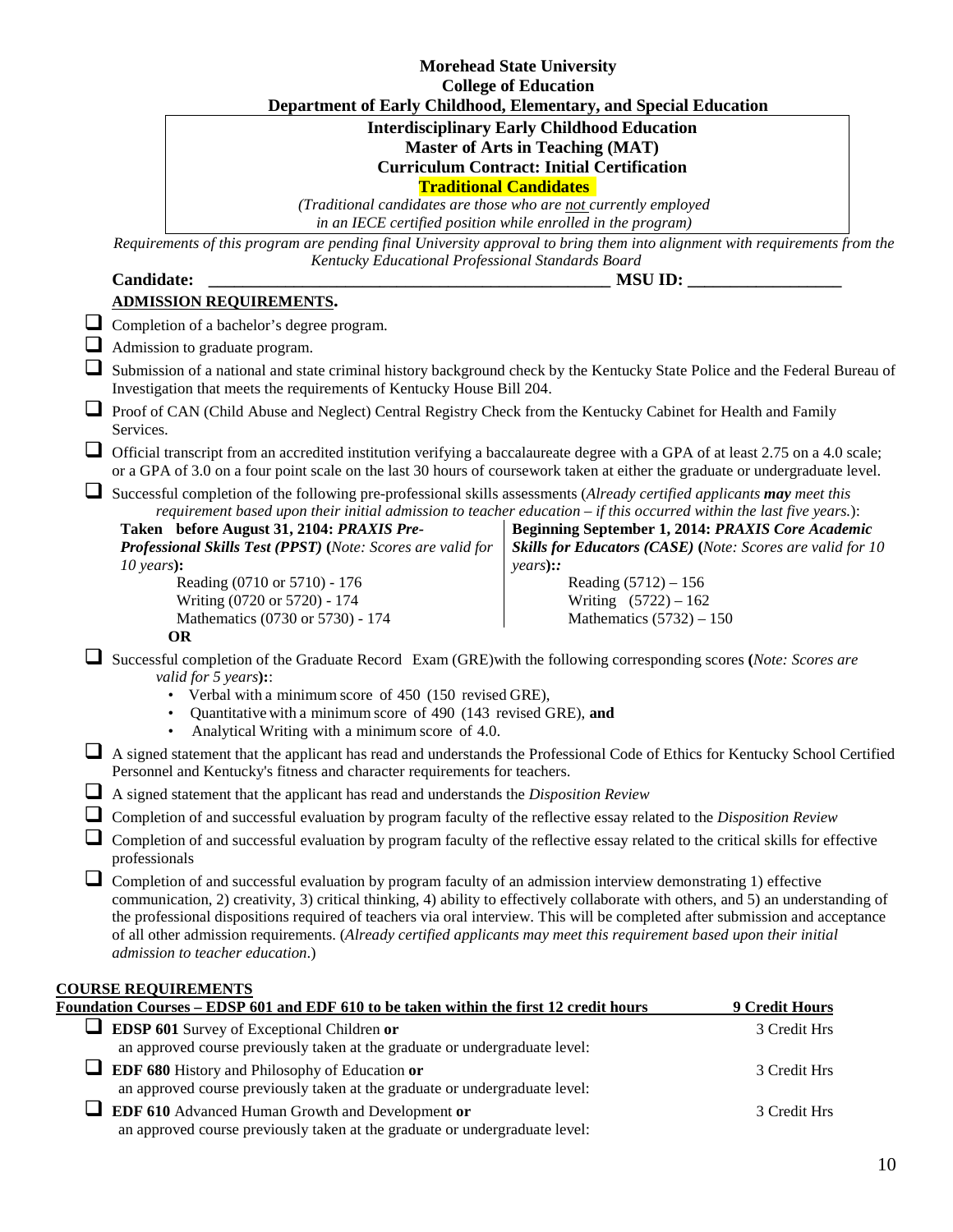### **Methods: Specialization in IECE 24 Credit Hours**

| <u> Methods: Specialization in TECE 24 Credit Hours</u>                                                                                                                                                                                                                         |                    |
|---------------------------------------------------------------------------------------------------------------------------------------------------------------------------------------------------------------------------------------------------------------------------------|--------------------|
| <b>LECE 654</b> Administration in Early Childhood Programs                                                                                                                                                                                                                      | 3 credit hrs       |
| $\Box$ IECE 615 Families and Young Children                                                                                                                                                                                                                                     | 3 credit hrs       |
| <b>IECE 655 Advanced Early Childhood Assessment</b>                                                                                                                                                                                                                             | 3 credit hrs       |
| $\Box$ EDEC 637 Early Childhood Education                                                                                                                                                                                                                                       | 3 credit hrs       |
| EDSP 605 Early Childhood Special Education                                                                                                                                                                                                                                      | 3 credit hrs       |
| IECE 631 Guidance for Young Children                                                                                                                                                                                                                                            | 3 credit hrs       |
| <b>EDEC 627</b> Infant and Toddler Curriculum                                                                                                                                                                                                                                   | 3 credit hrs       |
| <b>IECE 601 Early Intervention</b>                                                                                                                                                                                                                                              | 3 credit hrs       |
| <b>EDEC 611 Early Childhood Curriculum Planning</b>                                                                                                                                                                                                                             | 3 credit hrs       |
| Practicum                                                                                                                                                                                                                                                                       | 9 Credit hours     |
| <b>EDEC 660 Practicum</b> (Infant & Toddler)                                                                                                                                                                                                                                    | 3 credit hrs       |
| <b>IECE 651 Seminar: Infant &amp; Toddler</b>                                                                                                                                                                                                                                   | 3 credit Hrs       |
| <b>Student Teaching</b>                                                                                                                                                                                                                                                         | 9 Credit hours     |
| to complete 200 hours of field experience (associated with program courses) and all coursework prior to registering<br>for a full semester of student teaching in EDUC 650.<br><b>IECE 650 Seminar: Early Childhood Education</b><br><b>Hrs</b>                                 | 3 credit           |
| <b>Research competency</b>                                                                                                                                                                                                                                                      | 3 Credit hours     |
| <b>EDF 600 Research Methods in Education</b>                                                                                                                                                                                                                                    | 3 Credit Hrs       |
| <b>EXIT CRITERIA</b>                                                                                                                                                                                                                                                            |                    |
| During IECE 650 and IECE 651 candidates will develop a series of interrelated portfolio entries that will demonstrate                                                                                                                                                           |                    |
| mastery of the IECE Teacher Standards.                                                                                                                                                                                                                                          |                    |
| Successful portfolio in IECE 650                                                                                                                                                                                                                                                |                    |
| Successful portfolio in IECE 651                                                                                                                                                                                                                                                |                    |
| Must maintain a GPA of 3.00                                                                                                                                                                                                                                                     |                    |
| <b>PRAXIS Test Requirements:</b>                                                                                                                                                                                                                                                |                    |
| Interdisciplinary Early Childhood Education (0023) (mandatory)                                                                                                                                                                                                                  | Date Passed: _____ |
| Early Childhood: Content Knowledge (0022)<br>4.<br>(voluntary for highly qualified kindergarten)                                                                                                                                                                                | Date Passed:       |
| $\mathcal{A}$ and $\mathcal{B}$ is the state of $\mathcal{B}$ is the state of $\mathcal{B}$ is the state of $\mathcal{B}$ is the state of $\mathcal{B}$ is the state of $\mathcal{B}$ is the state of $\mathcal{B}$ is the state of $\mathcal{B}$ is the state of $\mathcal{B}$ |                    |

*Please note that the Education Professional Standards Board (EPSB) makes all final decisions regarding teacher certification requirements and the issuance of teacher licensures.* 

Note: Candidates who are employed in IECE certified positions with Temporary Provisional Certification are *required* to complete all coursework and have passed the required PRAXIS exam prior to the beginning of their third year of temporary provisional certification, during which they will participate in the Kentucky Teacher Internship Program.

Teacher certification requirements are subject to change. Before registering for the PRAXIS test(s), check with your adviser.

| Advisor's Signature: | Date: $\frac{1}{\sqrt{1-\frac{1}{2}} \cdot \frac{1}{\sqrt{1-\frac{1}{2}} \cdot \frac{1}{2}}}}$ |
|----------------------|------------------------------------------------------------------------------------------------|
|                      |                                                                                                |
|                      |                                                                                                |
|                      | Date: $\frac{1}{2}$                                                                            |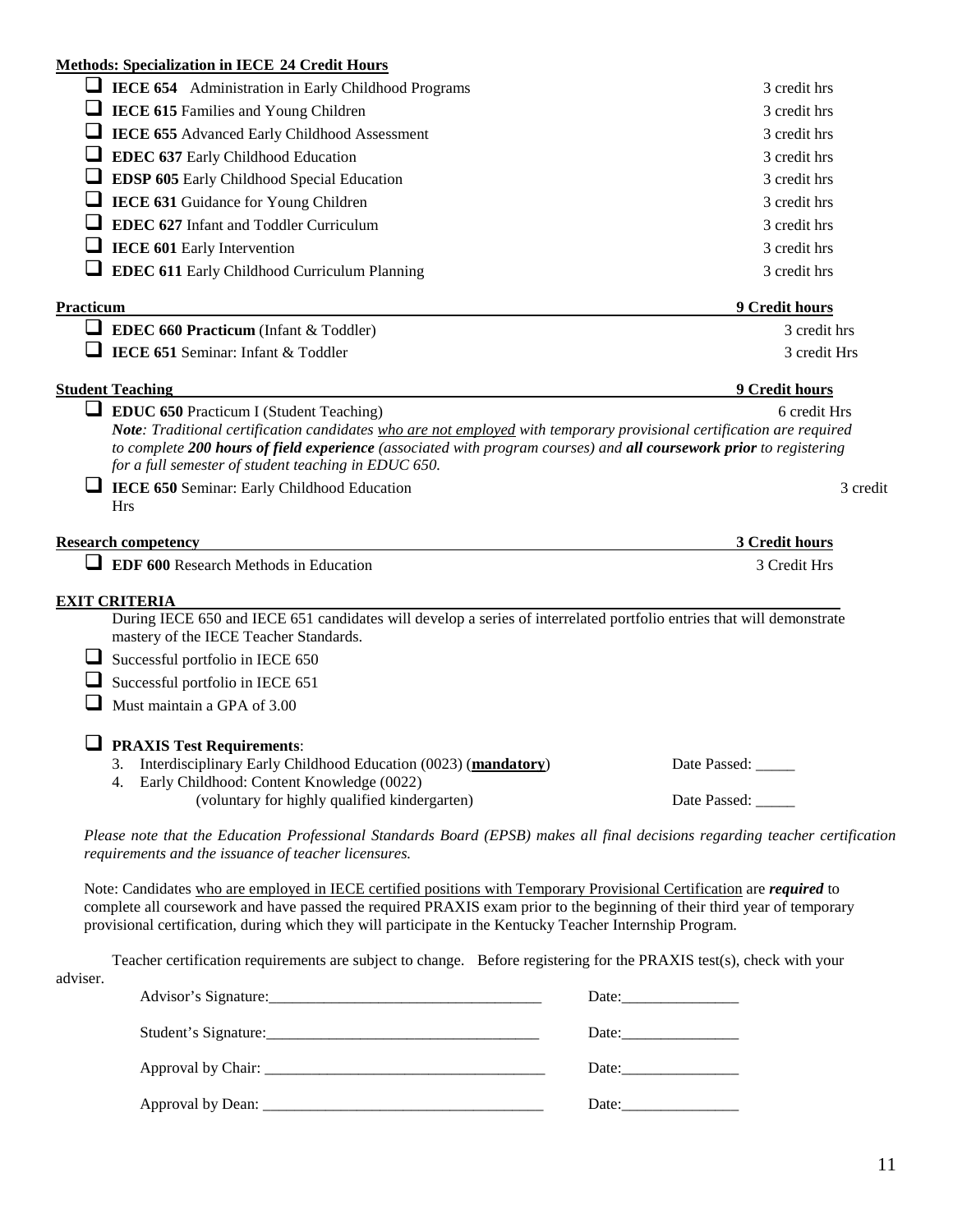Submitted to and recorded by Graduate Office: Date: Date: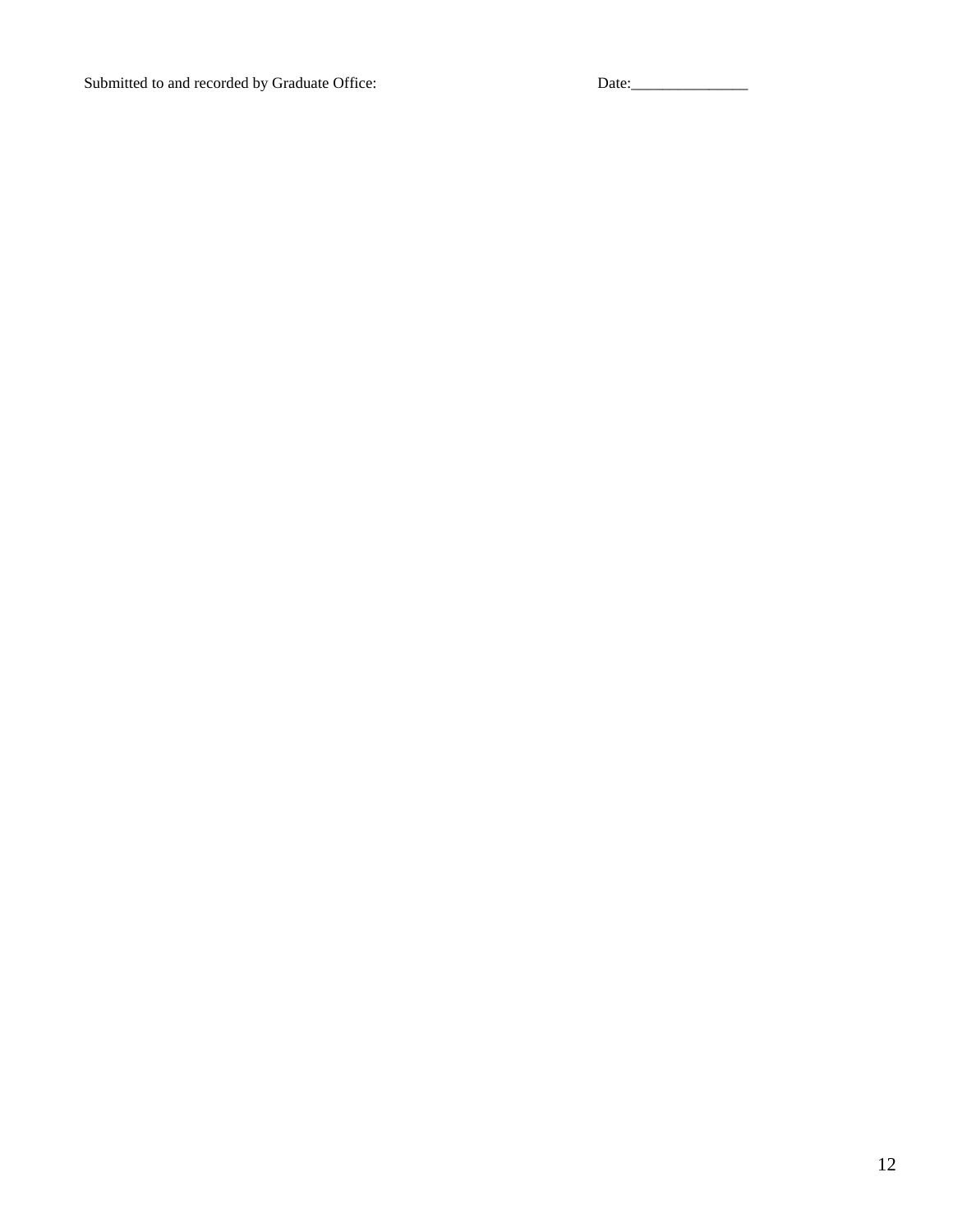# **Applicant Commitments**

If accepted into the IECE MAT program I understand that I will be required to sign a statement accepting the following conditions.

- I understand that if I fail to maintain a GPA of 3.00 I will be placed on one semester academic probation. If at the conclusion of the probationary semester I have not improved to a 3.00 GPA I will be dropped from the program.
- I understand that if I am employed as a teacher I must maintain continual enrollment in the program. I realize I will not retain eligibility for temporary provisional certification if I fail to enroll for consecutive semesters.
- I will attend class on a consistent basis. If class meetings are not required, I agree to regularly submit class assignments and requirements.
- I must complete the three foundation courses, with EDSP 601 and EDF 610 (or the equivalent) taken within the first 12 credit hours
- I understand that Kentucky passing score on the PRAXIS specialization test in IECE (5023) is required prior to student teaching, prior to KTIP, and to be recommended for certification.
- I understand that if employed as a teacher I MUST be enrolled in the Kentucky Teacher Internship Program during my third year of temporary provisional certification and that to be eligible for KTIP I must pass the required PRAXIS examination.
- I understand that if I am employed as a teacher and FAIL to remain a candidate in good standing in this program, the program must communicate this fact to the Kentucky Educational Professional Standards Board which will convey this information to my school district. In such case I will not longer meet the criteria for employment as a highly qualified educator.
- If enrolled in the Option 6 program, I will register for EDEC 600 (1-2 credits) each semester (other than KTIP year) and will be assigned a university and district mentor.
- If enrolled in the Traditional program, I will need to complete a minimum of 70 days of student teaching placement in a classroom in which I am not employed.
- I understand that when enrolled in EDUC 651, I will need to complete 100 practicum hours (combined) across two placements – First Steps early intervention and an infant/toddler classroom (placement must be approved by course instructor). (If you are employed as a Developmental Interventionist or an infant/toddler teacher when enrolled in EDUC 651, a portion of these hours may be completed in your place of employment.)
- The MAT IECE Certification program is based on the Morehead campus. While some courses may be taught fully or partially online, this program will be offered on a regular basis only at the Morehead campus. I understand that I will be required to attend class sessions on the Morehead campus a minimum of one class session per course.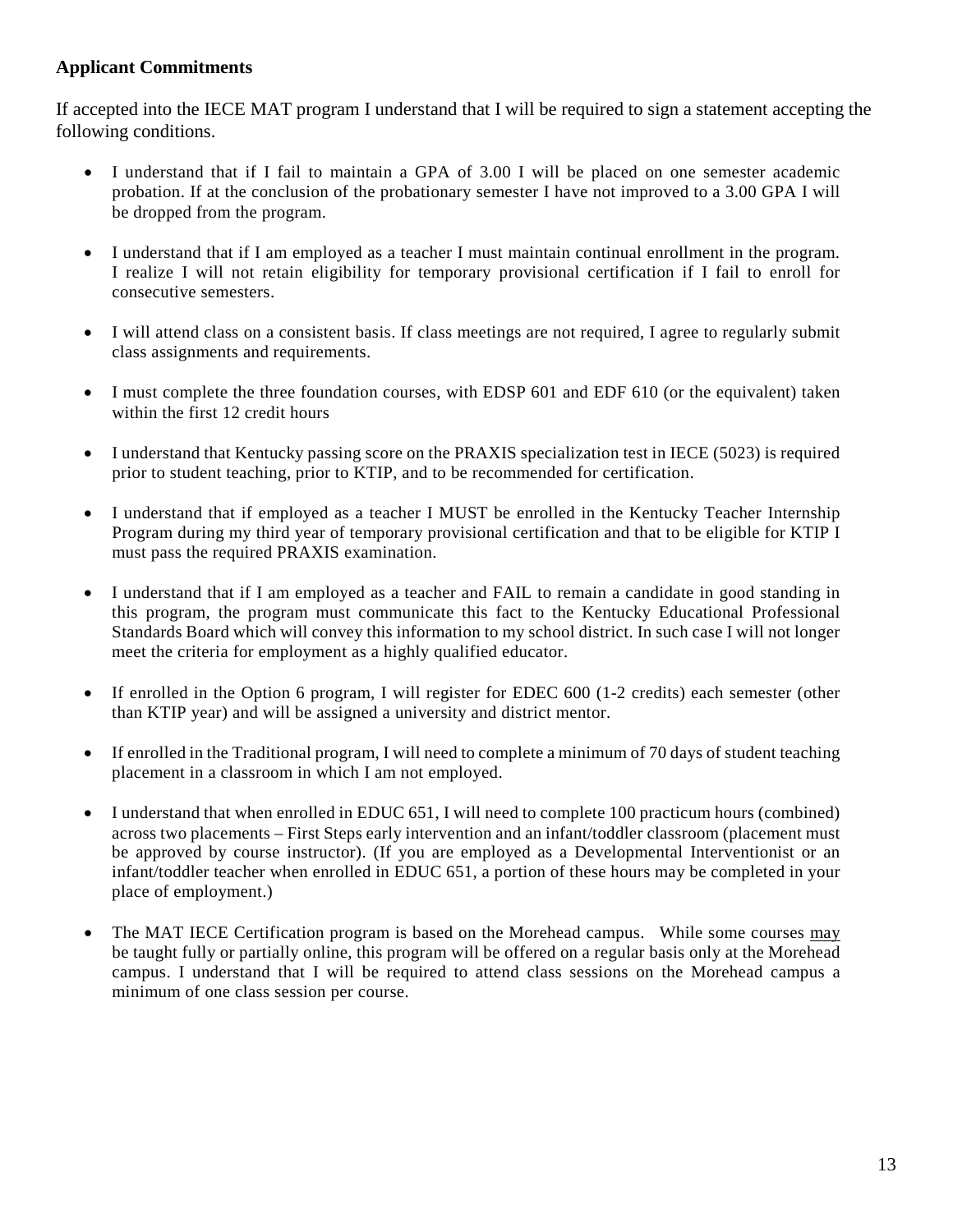|                       | To receive consideration for admission for the following semester, applicants MUST<br><b>COMPLETE ALL</b> of the following steps.                                                                                                                                                                                                                                                                                                                                                                                                                                                                                                                                                                                                                                                                                                                                                                                  |
|-----------------------|--------------------------------------------------------------------------------------------------------------------------------------------------------------------------------------------------------------------------------------------------------------------------------------------------------------------------------------------------------------------------------------------------------------------------------------------------------------------------------------------------------------------------------------------------------------------------------------------------------------------------------------------------------------------------------------------------------------------------------------------------------------------------------------------------------------------------------------------------------------------------------------------------------------------|
|                       | (Use this checklist to help you organize your application)<br>$\Box$ Complete and submit the MSU Graduate Application (you can download a hardcopy or submit on-line at<br>http://www.moreheadstate.edu/apply). On the application form, select the code for the <b>MAT</b> in IECE.<br>$\Box$ Complete and submit the MAT/IECE Program Application found in this packet.<br>□ Submit all undergraduate and graduate transcripts. If you are Morehead state graduate you will not need to<br>submit new transcripts.                                                                                                                                                                                                                                                                                                                                                                                               |
|                       | $\Box$ Take the PRAXIS PPST (if test was taken prior to Sept. 1, 2014 and scores are valid for five years), or the<br>PRAXIS Core Academic Skills for Educators (CASE), or the Graduate Record Exam (GRE) and arrange<br>for report of complete results to be sent to MSU. If you have previously taken the PPST, CASE, or GRE,<br>have the results sent to the admissions office. For location and registration information regarding the<br>PRAXIS, see https://www.ets.org/praxis. For details regarding the GRE visit http://www.ets.org/gre<br>$\Box$ Submit proof of criminal records check from Kentucky State Police.<br>It is your responsibility to complete the form, pay the fee, and submit all required material to the State<br>Police consistent with the directions provided on the attached form.<br>Submit proof of CAN Central Registry Check from the Cabinet for Health and Family Services. |
| $\Box$<br>$\Box$<br>□ | It is your responsibility to complete the form, pay the fee, and submit all required material to the Cabinet<br>consistent with the directions provided on the attached form. The "other" line has been completed for you<br>and should not be altered.<br>$\Box$ Read the Professional Code of Ethics for Kentucky School Personnel (found in this packet) and<br>accompanying character and fitness statement. Sign and submit the Character and Fitness Statement<br>Read the Candidate Recognition of Dispositions and complete the related reflective activity (essay)<br>Complete the admission essay on critical skills for effective professionals<br>All application materials (other than the MSU Graduate Application which is submitted online) should be<br>mailed or hand delivered to:                                                                                                              |
|                       | <b>Morehead State University</b><br><b>Graduate School</b><br>701 Ginger Hall<br>Morehead, KY 40351                                                                                                                                                                                                                                                                                                                                                                                                                                                                                                                                                                                                                                                                                                                                                                                                                |

# **PLEASE NOTE**

*No one will receive full unconditional admission to the MAT in IECE Program until all required information is submitted, reviewed by the admission committee, and they receive a letter notifying them that they have been admitted to the program.*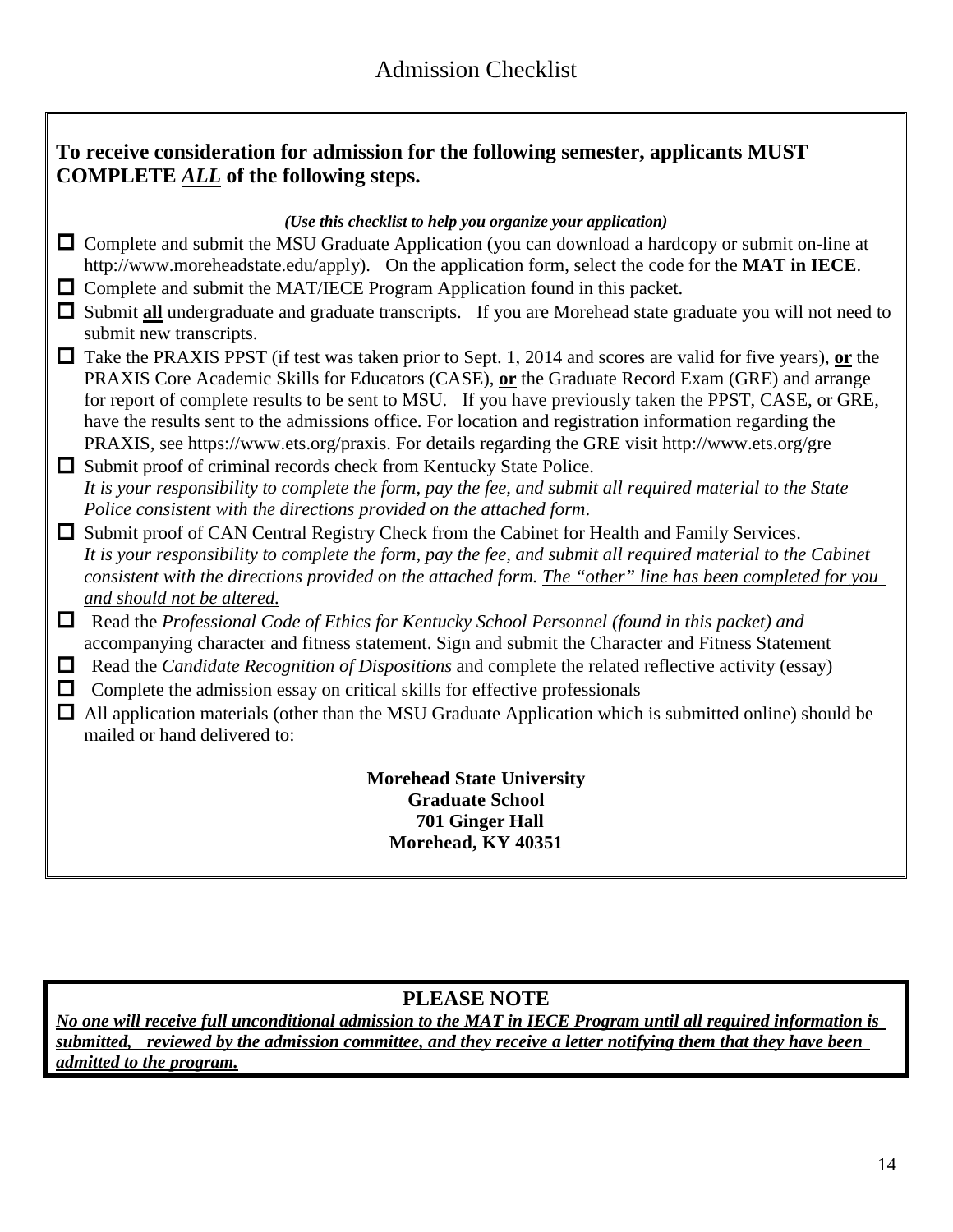# **FORMS TO BE COMPLETED FOR APPLICATION TO THE MAT-IECE PROGRAM**

MSU Graduate Application at<http://www.moreheadstate.edu/apply>

MAT-IECE Program Application

□ Character and Fitness Statement

 $\square$  Recognition of Dispositions Signature Form

 $\Box$  Dispositions Reflective Activity (essay)

 $\Box$  Admission essay on critical skills for effective professionals

 $\Box$  KY Criminal Records Check

 $\Box$  KY CAN Check

 $\Box$  An oral interview with IECE faculty will be completed after submission, review, and acceptance of all other application materials. Interviews will be conducted one time per semester and will be scheduled individually with candidates.

Tip: Please read ALL directions carefully for the two page Child Abuse and Neglect background check. Many students overlook requirements and have their application returned from the Cabinet without processing, which slows down the application process tremendously.

To address common errors:

- Sign and date the application where indicated
- Have a "witness" sign and date where indicated. This can be someone else who lives in your home or a co-worker, it does not have to be someone "official."
- Submit a copy of identifying information such as a driver's license
- A check or money order for \$10 must be included
- All information regarding previous addresses must be completed
- Write legibly and complete both pages in their entirety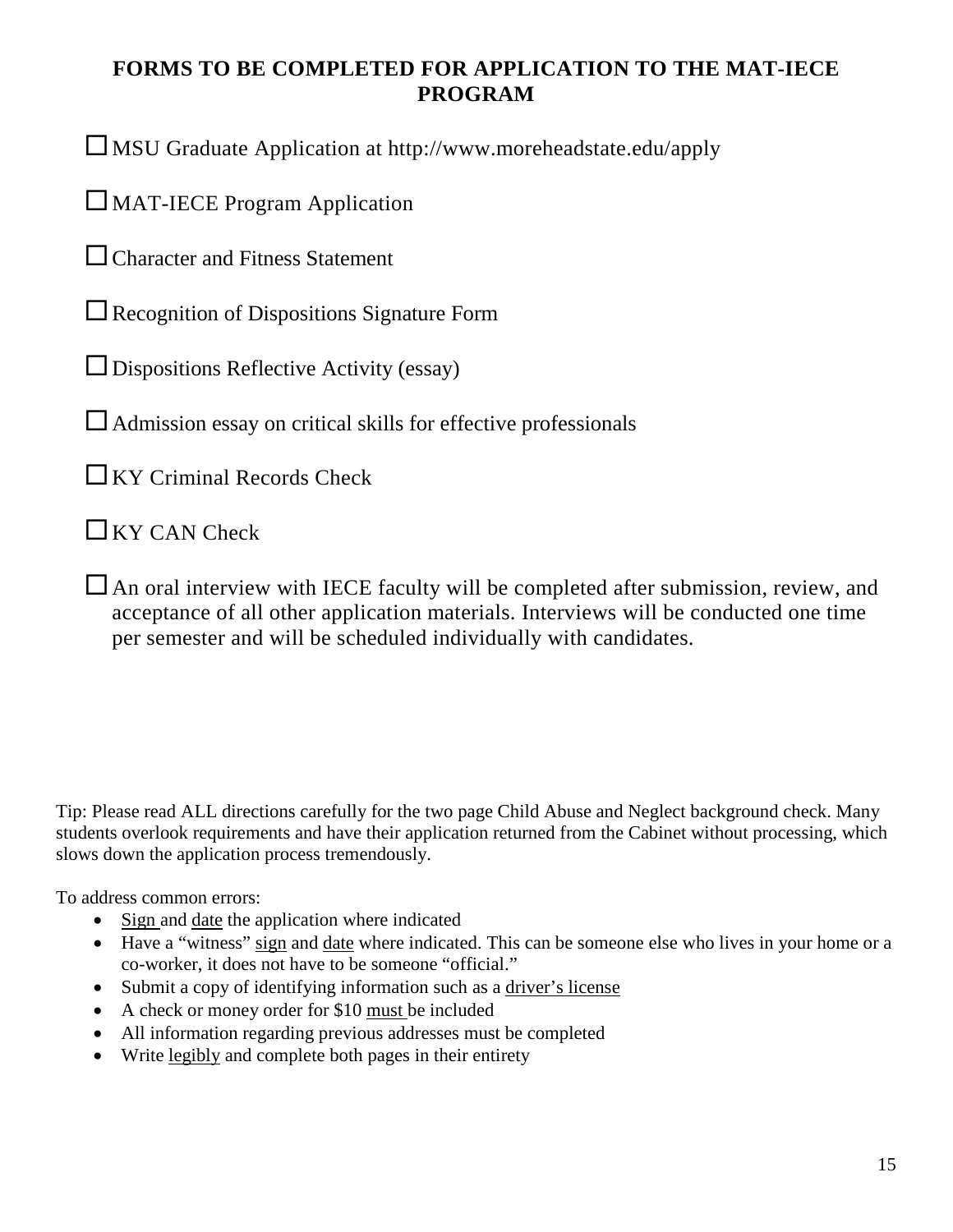# **Master of Arts in Teaching with Interdisciplinary Early Childhood Education (IECE) Certification Program Application**

| Name: $\frac{1}{2}$                                                                                                                                                                                                                                                                                               |                                                                            |                        |                         |     |
|-------------------------------------------------------------------------------------------------------------------------------------------------------------------------------------------------------------------------------------------------------------------------------------------------------------------|----------------------------------------------------------------------------|------------------------|-------------------------|-----|
| Last                                                                                                                                                                                                                                                                                                              | First                                                                      |                        | Middle                  |     |
|                                                                                                                                                                                                                                                                                                                   |                                                                            |                        |                         |     |
|                                                                                                                                                                                                                                                                                                                   |                                                                            |                        |                         |     |
| Street                                                                                                                                                                                                                                                                                                            |                                                                            | City                   | State                   | Zip |
| Phone: $($                                                                                                                                                                                                                                                                                                        |                                                                            |                        |                         |     |
| Home<br>E-mail Address: The Contract of the Contract of the Contract of the Contract of the Contract of the Contract of the Contract of the Contract of the Contract of the Contract of the Contract of the Contract of the Contract o                                                                            | Work                                                                       |                        | Cell                    |     |
| <b>Academic Preparation</b>                                                                                                                                                                                                                                                                                       |                                                                            |                        |                         |     |
|                                                                                                                                                                                                                                                                                                                   |                                                                            |                        |                         |     |
|                                                                                                                                                                                                                                                                                                                   |                                                                            |                        |                         |     |
|                                                                                                                                                                                                                                                                                                                   |                                                                            |                        |                         |     |
| I understand that if I have not already done so, I must take EDSP 601 and EDF 610 during the first 12 credit hours of my program<br>For each requirement list course, institution, and semester course taken. This will be verified by your transcript(s).<br>EDSP 601 (e.g., Introduction to Special Education): |                                                                            |                        |                         |     |
| Course number and title                                                                                                                                                                                                                                                                                           | Institution                                                                |                        | Semester and Year taken |     |
| EDF 680 (e.g., History and Philosophy of Education                                                                                                                                                                                                                                                                |                                                                            |                        |                         |     |
| Course number and title                                                                                                                                                                                                                                                                                           | Institution                                                                |                        | Semester and Year taken |     |
|                                                                                                                                                                                                                                                                                                                   | EDF 610 (e.g., Child or Human Growth and Development):                     |                        |                         |     |
| Course number and title                                                                                                                                                                                                                                                                                           | Institution                                                                |                        | Semester and Year taken |     |
| Previous, Current, and Expected Work Related Experiences                                                                                                                                                                                                                                                          |                                                                            |                        |                         |     |
| If you have already applied for or accepted a teaching position on a temporary/provisional or emergency certificate, please complete the<br>following section by checking the appropriate response:                                                                                                               |                                                                            |                        |                         |     |
| I am currently employed as a teacher                                                                                                                                                                                                                                                                              |                                                                            |                        |                         |     |
|                                                                                                                                                                                                                                                                                                                   | $\Box$ I have been offered a teaching position for the next academic year. |                        |                         |     |
| $\Box$ I have been interviewed for a teaching position.                                                                                                                                                                                                                                                           |                                                                            |                        |                         |     |
| If you checked one of the boxes above, please complete the following:                                                                                                                                                                                                                                             |                                                                            |                        |                         |     |
| Name of School                                                                                                                                                                                                                                                                                                    |                                                                            | <b>School District</b> |                         |     |
| Principal's Name, Address, Phone                                                                                                                                                                                                                                                                                  |                                                                            |                        |                         |     |
|                                                                                                                                                                                                                                                                                                                   |                                                                            |                        |                         |     |

Please indicate which IECE MAT Program you are applying for:

 Option 6 (Alternative Track Option 6 candidates are those who are employed in an IECE certified position under temporary provisional certification while enrolled in the program)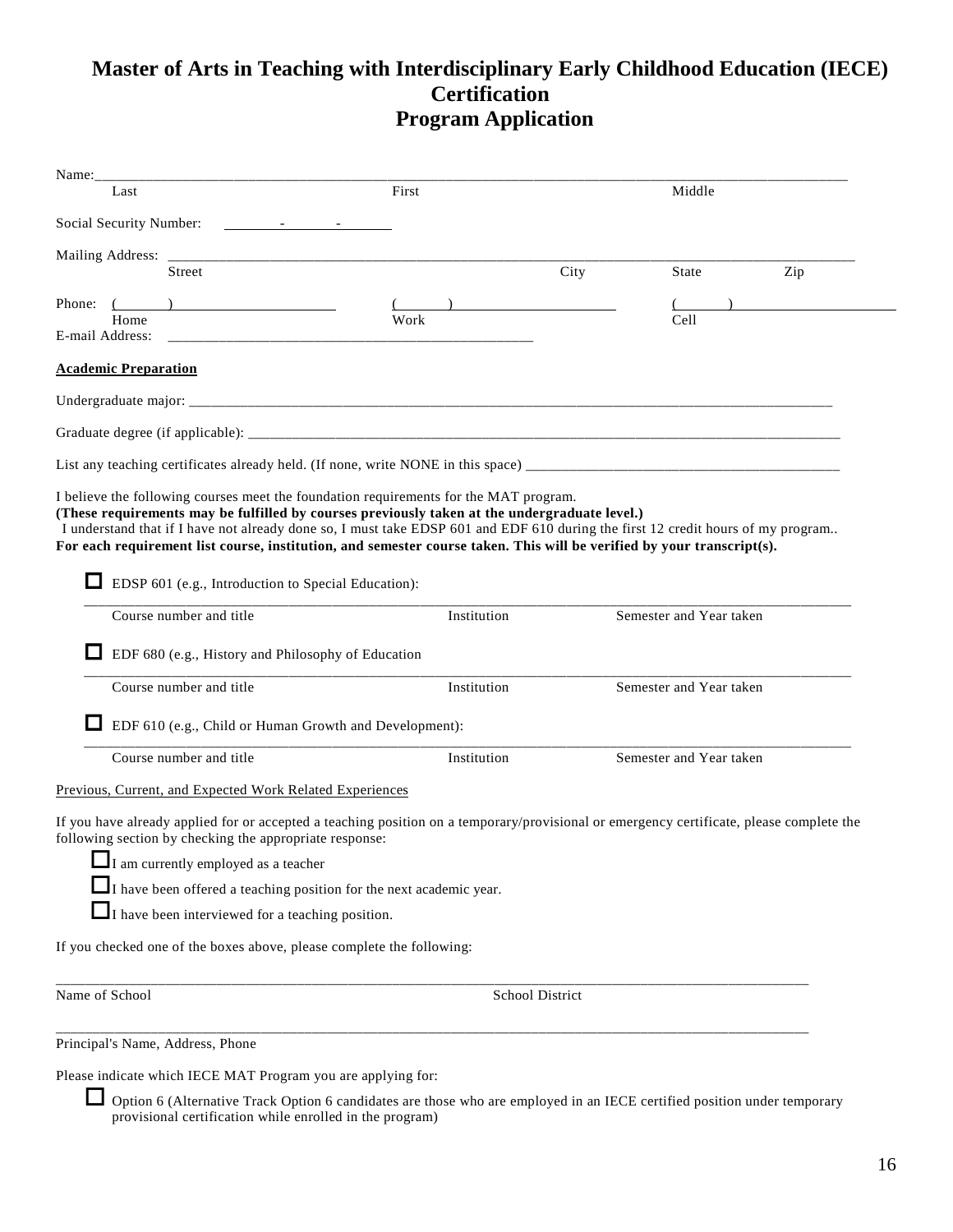Traditional (Traditional candidates are those who are NOT employed in an IECE certified position while enrolled in the program)

Current professional role (if related to the early childhood field):

| Role                                                                                | Agency | City, State |  |
|-------------------------------------------------------------------------------------|--------|-------------|--|
| Brief description of previous work experience related to early childhood education: |        |             |  |
|                                                                                     |        |             |  |
|                                                                                     |        |             |  |
|                                                                                     |        |             |  |

#### **ALL DECISIONS RELATED TO EMPLOYMENT WILL BE MADE BE MADE BY LOCAL DISTRICTS USING THEIR STANDARD PROCEDURES.**

\_\_\_\_\_\_\_\_\_\_\_\_\_\_\_\_\_\_\_\_\_\_\_\_\_\_\_\_\_\_\_\_\_\_\_\_\_\_\_\_\_\_\_\_\_\_\_\_\_\_\_\_\_\_\_\_\_\_\_\_\_\_\_\_\_\_\_\_\_\_\_\_\_\_\_\_\_\_\_\_\_\_\_\_\_\_\_\_\_\_\_\_\_\_\_\_\_\_\_\_\_\_\_\_\_\_\_\_\_\_\_\_\_\_\_\_

*Based upon current state regulations, upon unconditional acceptance to the IECE MAT program and beginning classes within 90 days of acceptance to the program, candidates will be eligible for employment with "Temporary Provisional Certification" and Rank III pay. As with all IECE certification in Kentucky, you will be eligible to teach in public preschool or kindergarten classrooms.*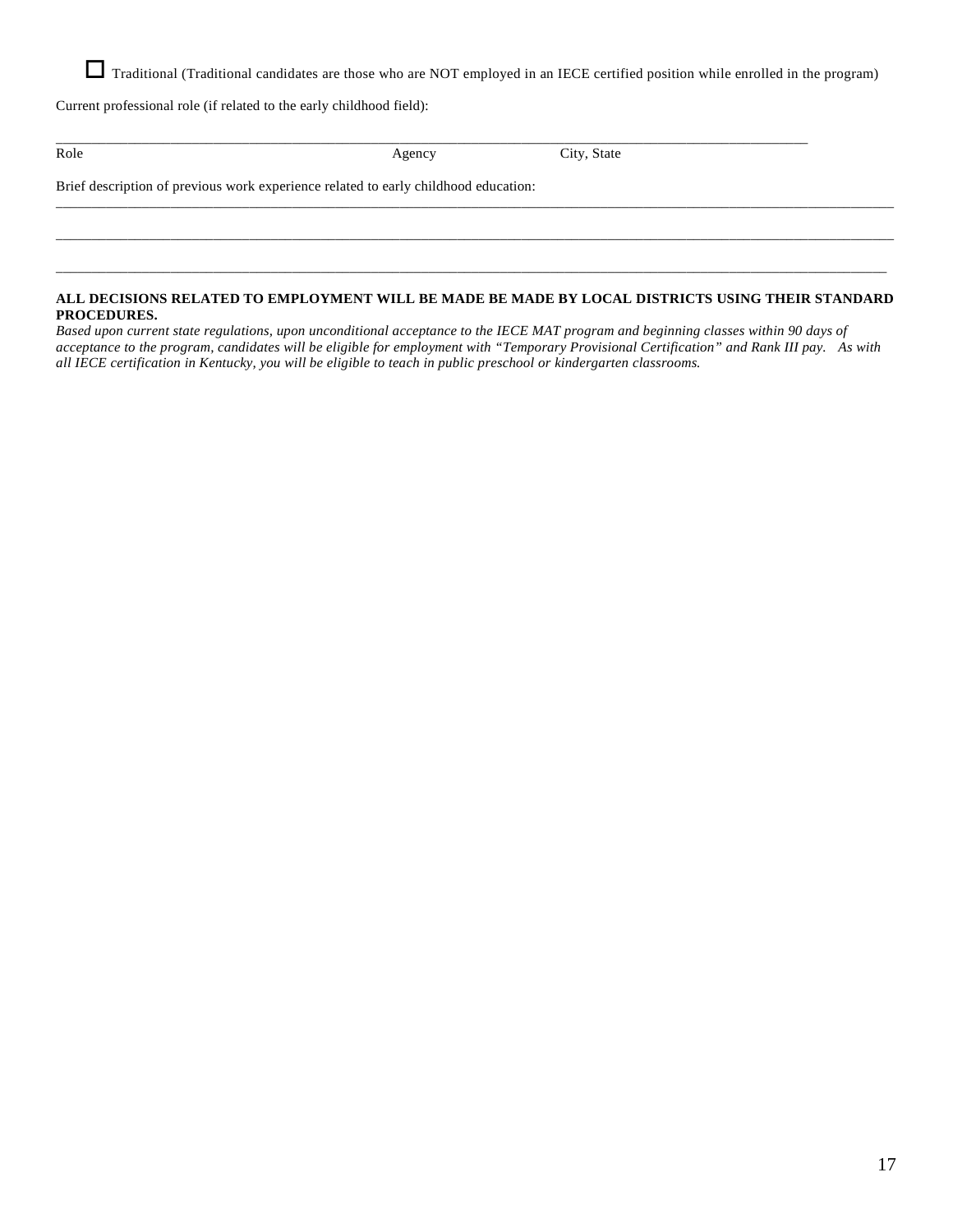#### **Professional Code of Ethics for Kentucky School Personnel** 704 KAR 20:680

Section 1. Certified Personnel in the Commonwealth:

- 1) Shall strive toward excellence, recognize the importance of the pursuit of truth, nurture democratic citizenship, and safeguard the freedom to learn and to teach;
- 2) Shall believe in the worth and dignity of each human being and in educational opportunities for all;
- 3) Shall strive to uphold the responsibilities of the education profession, including the following obligations to students, to parents, and to the education profession:

# TO STUDENTS

- Shall provide students with professional education services in a non-discriminatory manner and in consonance with accepted best practice known to the educator.
- Shall respect the constitutional rights of all students.
- Shall take reasonable measures to protect the health, safety, and emotional well being of students.
- Shall not use professional relationships or authority with students for personal advantage.
- Shall keep in confidence information about students which has been obtained in the course of professional service, unless disclosure serves professional purposes or is required by law.
- Shall not knowingly make false or malicious statements about students or colleagues.
- Shall refrain from subjecting students to embarrassment or disparagement.
- Shall not engage in any sexually related behavior with a student with or without consent, but shall maintain a professional approach with students. Sexually related behavior shall include such behaviors as sexual jokes; sexual remarks: sexual kidding or teasing; sexual innuendo; pressure for dates or sexual favors; inappropriate physical touching, kissing, or grabbing; rape; threats or physical harm; and sexual assault.

### TO PARENTS

- Shall make reasonable effort to communicate to parents information which should be revealed in the interest of the student.
- Shall endeavor to understand community cultures and diverse home environments of students.
- Shall not knowingly distort or misrepresent facts concerning educational issues.
- Shall distinguish between personal views and the views of the employing educational agency.
- Shall not use institutional privileges for private gain, for the promotion of political candidates, or for partisan political activities.
- Shall not accept gratuities, gifts, or favors that might impair or appear to impair professional judgment, and shall not offer any of these to obtain special advantage.

### TO EDUCATION PROFESSION

- Shall exemplify behaviors which maintain the dignity and integrity of the profession.
- Shall accord just and equitable treatment to all members of the profession in the exercise of their professional rights and responsibilities.
- Shall keep in confidence information acquired about colleagues in the course of employment, unless disclosure serves professional purposes or is required by law.
- Shall not use coercive means or give special treatment in order to influence professional decisions.
- Shall apply for, accept, offer, or assign a position or responsibility only on the basis of professional preparation and legal qualifications.
- Shall not knowingly falsify or misrepresent records of facts relating to the educator's own qualifications or those of other professionals.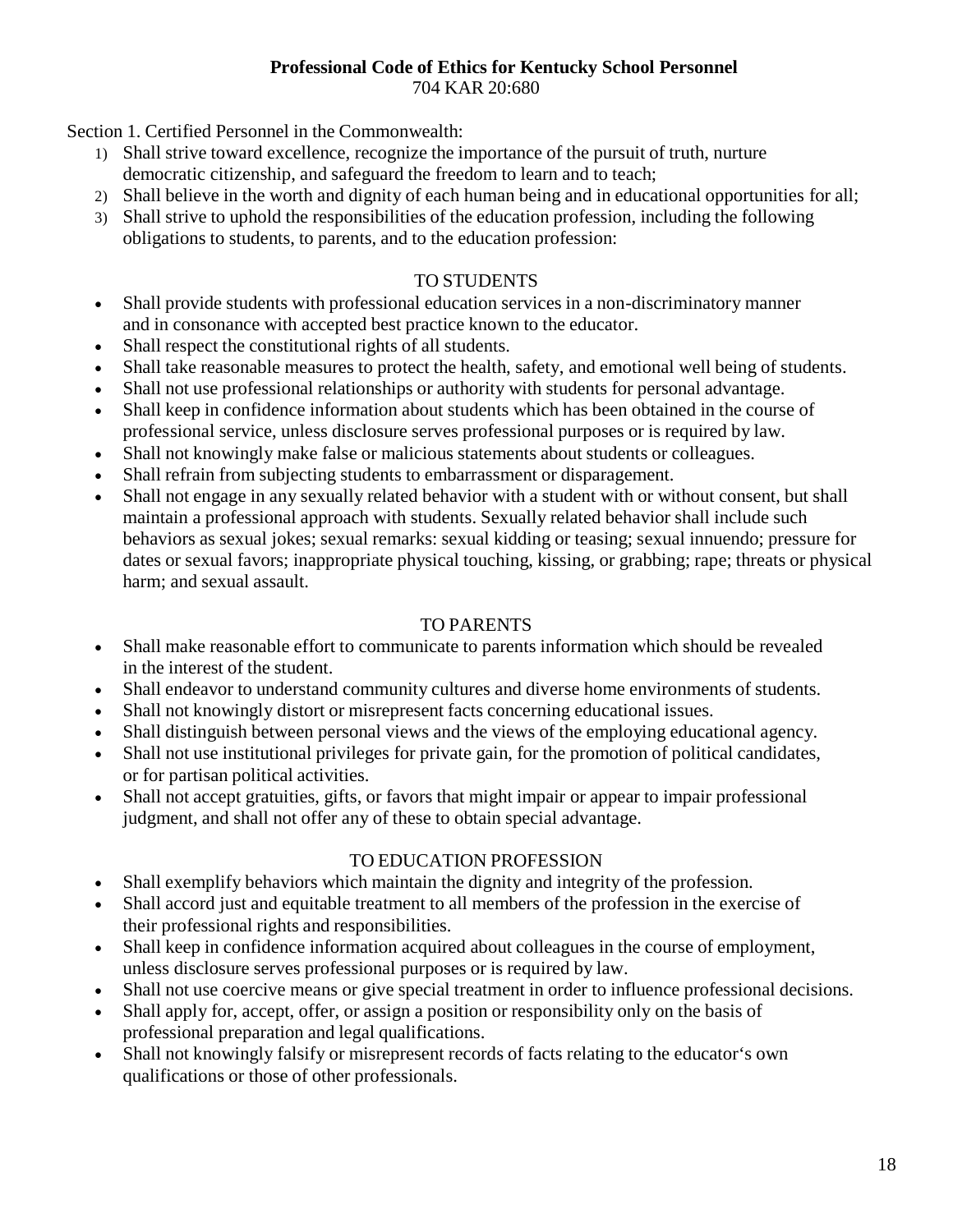#### **CHARACTER AND FITNESS**

|    |                                              | Name: Social Security Number:                                                                                                                                                                                                                                                                                                                                                                         |                  |     |                |                 |
|----|----------------------------------------------|-------------------------------------------------------------------------------------------------------------------------------------------------------------------------------------------------------------------------------------------------------------------------------------------------------------------------------------------------------------------------------------------------------|------------------|-----|----------------|-----------------|
|    | Address:                                     |                                                                                                                                                                                                                                                                                                                                                                                                       |                  |     |                |                 |
|    | (Street)                                     | $\overline{(City)}$                                                                                                                                                                                                                                                                                                                                                                                   | (State)          |     | (Zip)          |                 |
|    | (Area Code)                                  | Telephone Number:                                                                                                                                                                                                                                                                                                                                                                                     |                  |     |                |                 |
|    | explanation using a separate sheet of paper. | Answer each question by circling "yes" or "no." If you answer "yes" to any question, you must submit a full                                                                                                                                                                                                                                                                                           |                  |     |                |                 |
|    | the following:                               | If you have ever held, or currently hold a professional certificate, license, credential or other document issued to you by<br>any jurisdiction (other than Kentucky) within the United States or abroad, enclose a copy of the certificate(s) or provide                                                                                                                                             |                  |     |                |                 |
|    |                                              | State or Jurisdiction State or Jurisdiction State or Jurisdiction State or Summer State or Summer State or Summer State or Summer State or Summer State or Summer State or Summer State or Summer State or Summer State or Sum                                                                                                                                                                        |                  |     |                |                 |
|    |                                              |                                                                                                                                                                                                                                                                                                                                                                                                       |                  |     |                |                 |
|    |                                              | 1. Have you ever had a professional certificate, license, credential, or any document Yes<br>you for practice denied, suspended, revoked, or voluntarily surrendered?                                                                                                                                                                                                                                 |                  |     | No issued to   |                 |
| 2. | #1 or is such action pending?                | Are you currently being reviewed or investigated for purposes of such action                                                                                                                                                                                                                                                                                                                          |                  | Yes |                | No as stated in |
| 3. | position?                                    | Have you ever been dismissed, resigned, released, or asked to resign/retire or discharged Yes<br>a professional position or military service for immorality, incompetence,<br>willful neglect of duty, misconduct, or presenting false information toward obtaining the                                                                                                                               |                  |     |                | No from         |
| 4. | Is any such action as stated in #3 pending?  |                                                                                                                                                                                                                                                                                                                                                                                                       |                  | Yes | N <sub>o</sub> |                 |
| 5. |                                              | Have you ever been convicted of a felony or misdemeanor (other than a moving Yes<br>No traffic<br>violation), been found guilty, or entered a plea of nolo contendere (no<br>contest), even if adjudication was withheld, in Kentucky or any other state?                                                                                                                                             |                  |     |                |                 |
| 6. | the Education Professional Standards Board?  | If you indicated "yes" to any items, #1 through #6, has that action been                                                                                                                                                                                                                                                                                                                              |                  | Yes |                | No reviewed by  |
|    |                                              |                                                                                                                                                                                                                                                                                                                                                                                                       | (Date of Review) |     |                |                 |
|    |                                              | I affirm and declare that all information given by me on this application is true, and correct, and complete to the best of my<br>knowledge. I understand that any misrepresentation of facts, by omission or addition, may result in the denial or revocation of my<br>admission to a teacher education program at Morehead State University. Further, I understand that KRS 161.120 provides that a |                  |     |                |                 |

admission to a teacher education program at Morehead State University. Further, I understand that KRS 161.120 provides that a teaching certificate may be revoked at any time upon determination that false information was presented toward obtaining a teaching certificate.

I declare that I understand the standard for personal and professional conduct expected of a professional educator in Kentucky. I further certify that I have read and examined the CODE OF ETHICS **(on the prior page)** applicable to school personnel, understand its provisions, and agree to abide by its terms during the course of my career as a professional educator.

SIGNATURE: \_\_\_ **DATE: \_\_\_\_\_\_**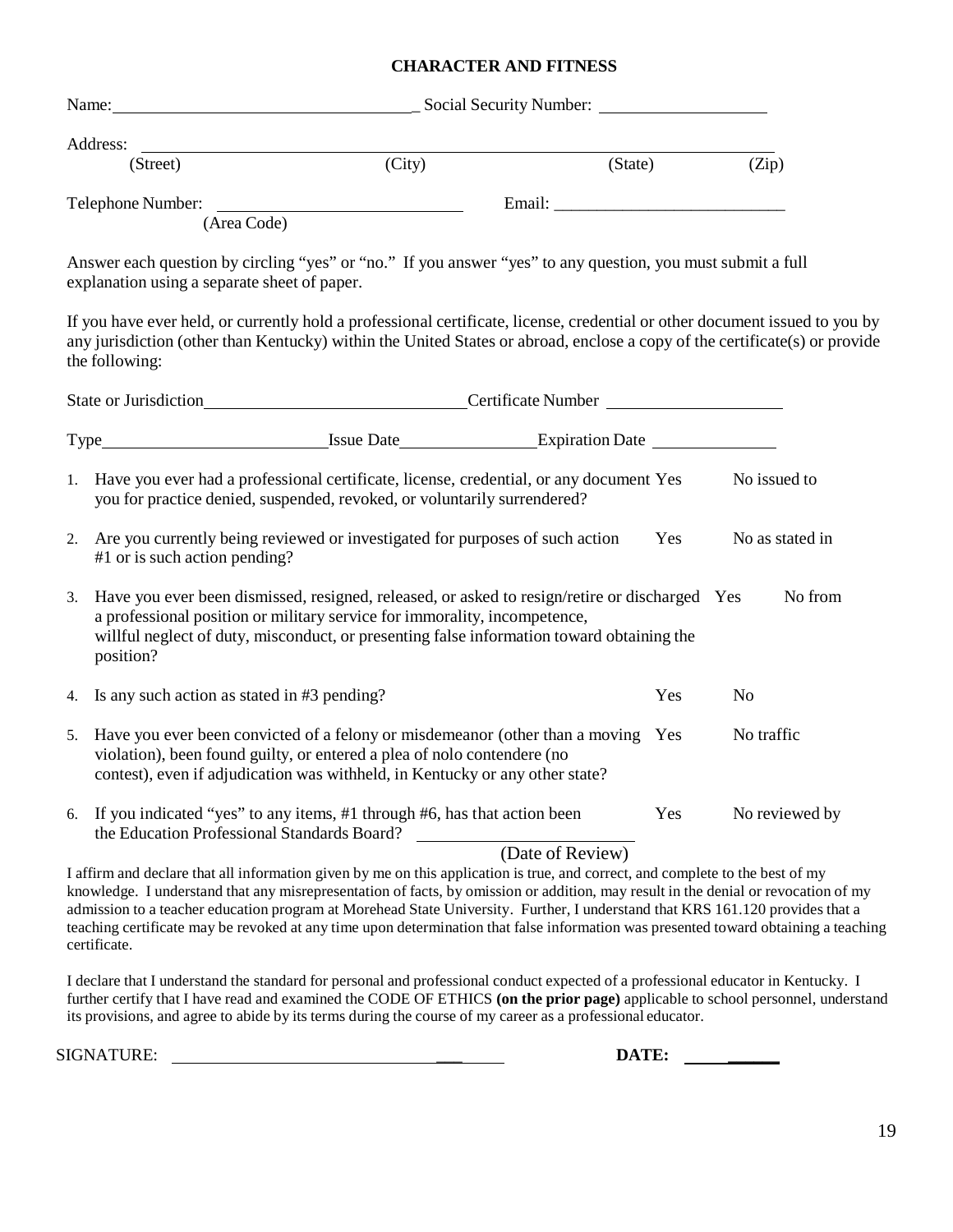# **CANDIDATE RECOGNITION OF DISPOSITIONS**

### **Morehead State University - Candidate's Statement of Commitment regarding Dispositions**

It is the responsibility of the Educator Preparation Program at Morehead State University to successfully prepare candidates to become effective teachers. The initial licensure program requires candidates to demonstrate the knowledge, skills, and dispositions outlined in the conceptual framework of the College of Education as they align with the expected behaviors of beginning teachers. Each candidate will be evaluated on these dispositions by faculty and school personnel and provided with feedback to assist with their progress.

**Dispositions** are defined as how values, commitments, and professional ethics manifest themselves in professional practice. Dispositions are guided by beliefs and attitudes related to values such as care, respect, trust, integrity (OCT, 2006), fairness, honesty, responsibility, and social justice (NCATE, 2001). The following dispositions are expected of teacher education candidates in the university classroom and in the schools.

**Professional Commitment and Responsibility:** The candidate demonstrates a commitment to the profession and adheres to the legal and ethical standards set forth by it.

The Candidate: Maintains appropriate confidentiality Demonstrates compliance with laws/regulations/ policies/standards Maintains professional appearance Is prepared for class or appointments Is punctual for class or appointments Demonstrates honesty/academic integrity

**Professional Relationships:** The candidate develops, maintains, and models appropriate relationships within the workplace, community, and larger diverse society.

The Candidate:

Demonstrates high expectations for others

Demonstrates respect for the beliefs of others

Demonstrates and/or promotes effective collaboration skills (e.g., with colleagues, instructors, students) Demonstrates respect for cultural differences

Demonstrates Patience with and/or compassion for those experiencing difficulty in the learning process Demonstrates flexibility during the learning process

**Critical Thinking and Reflective Practice:** The candidate demonstrates a commitment to continuous development within the profession.

The Candidate:

Demonstrates critical thinking in written or verbal form

- Addresses issues of concern professionally Addresses issues of concern professionally (with instructors/colleagues/ students)
- Responds positively to constructive criticism
- Demonstrates personal progress through professional development to improve content and pedagogical knowledge
- Demonstrates reflective practice in written or verbal form

**I have read the dispositions and indicators above. I believe that good dispositions are integral to being an effective, professional educator. I am committed to growing and demonstrating excellence in these dispositions. I understand that in addition to academic performance in accord with the requirements of the College of Education, my success and progress in the teacher education program depends upon successful demonstration of these dispositions.**

| _____                                                    | _________________ |      |
|----------------------------------------------------------|-------------------|------|
| $\sim$<br>and the contract of the contract of<br>$-$<br> | -                 | Jato |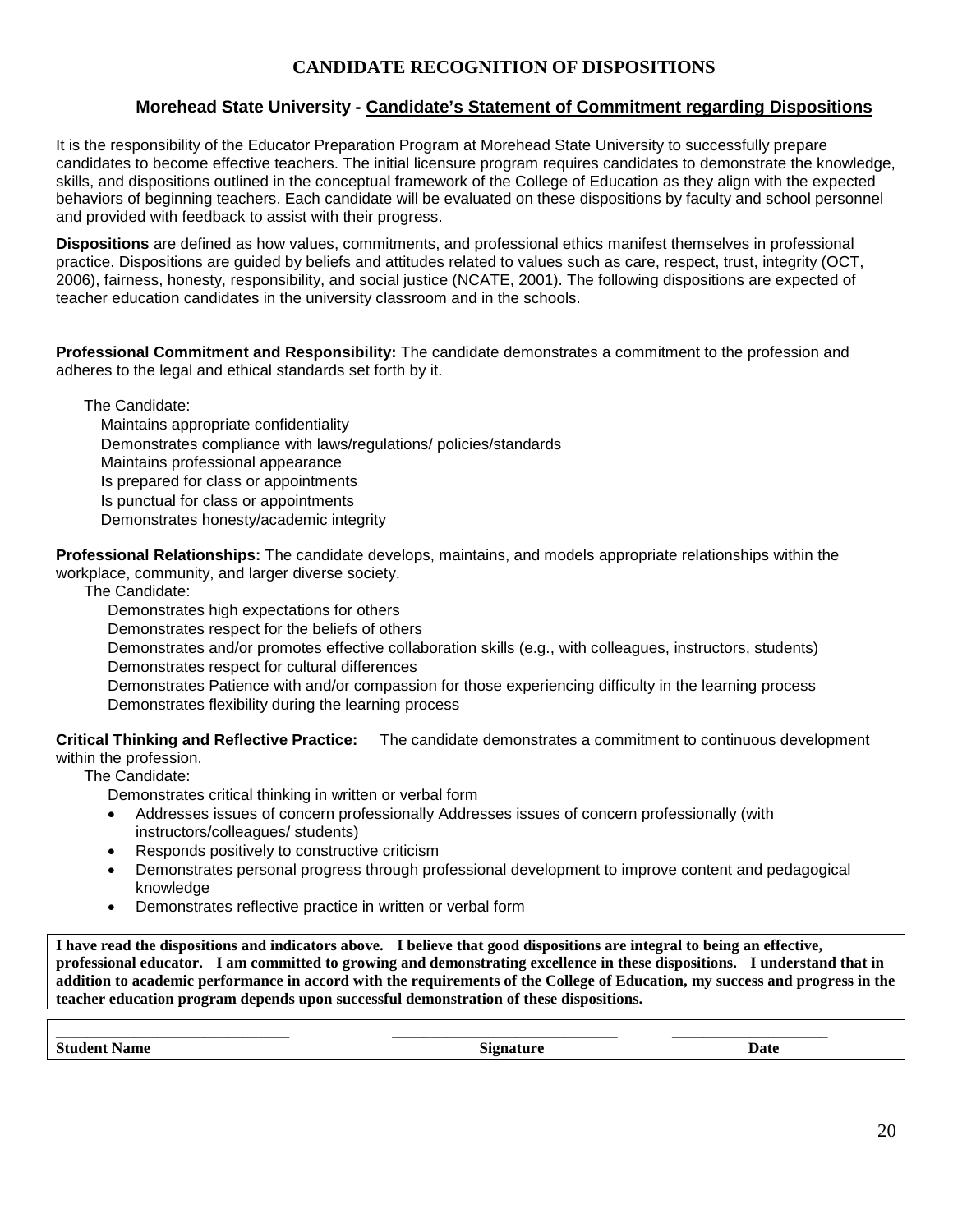**REFLECTIVE ACTIVITY:** We understand that individuals vary in the degree to which they consistently demonstrate behavior consistent with the dispositions outlined in the previous page. Further, we appreciate that teacher education candidates grow in their ability to reflect these dispositions in their daily practice during their time in the program. **In a separate document of no more than two pages, please reflect in writing on the degree to which you personally or professionally exemplify these essential dispositions for teachers. At the conclusion of this document, please identify two or more dispositions that may you feel will present the greatest challenge to you and outline ideas about how to improve in each of these identified areas.**

*This reflective statement should be submitted along with the other materials in this packet.*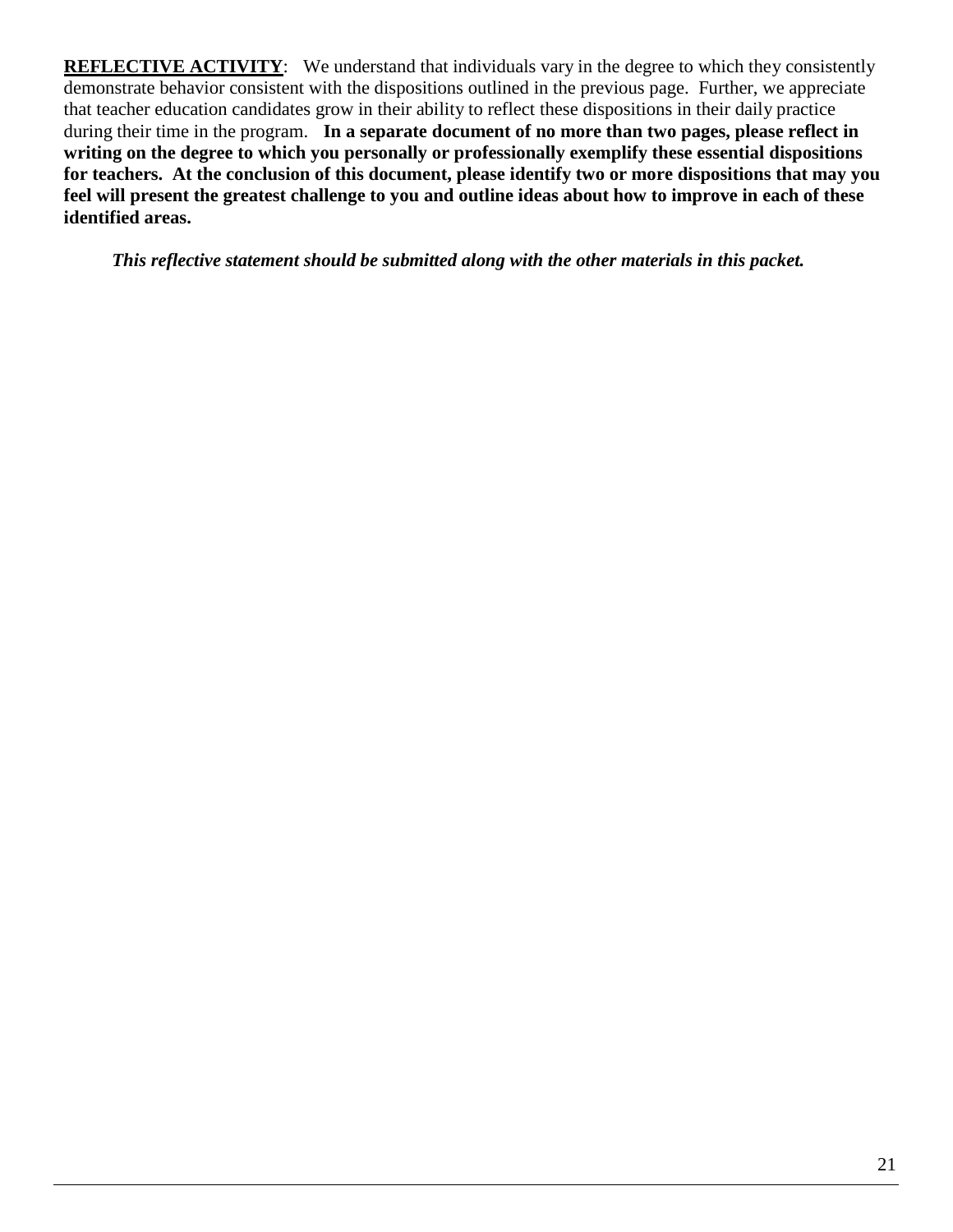# **Admission Essay on Critical Skills for Effective Professionals**

Leaders in education and many other fields have indicated that the most critical skills for effective professionals today include critical thinking, collaboration, creativity, and effective communication. The Kentucky Educational Professional Standards Board requires that all candidates for teacher education programs "demonstrate" these skills.

In preparation for your interview which will primarily focus on assessment of these four critical skills, please write a brief essay  $(2 - 4$  page, double-spaced, 12 point type, 1 inch margins) responding to the following prompt:

**With specific examples, which may be drawn from your previous experience in the schools, explain how creativity, critical thinking, collaboration, and effective communication contribute to effective teaching.**

*This reflective statement should be submitted along with all other application materials.*